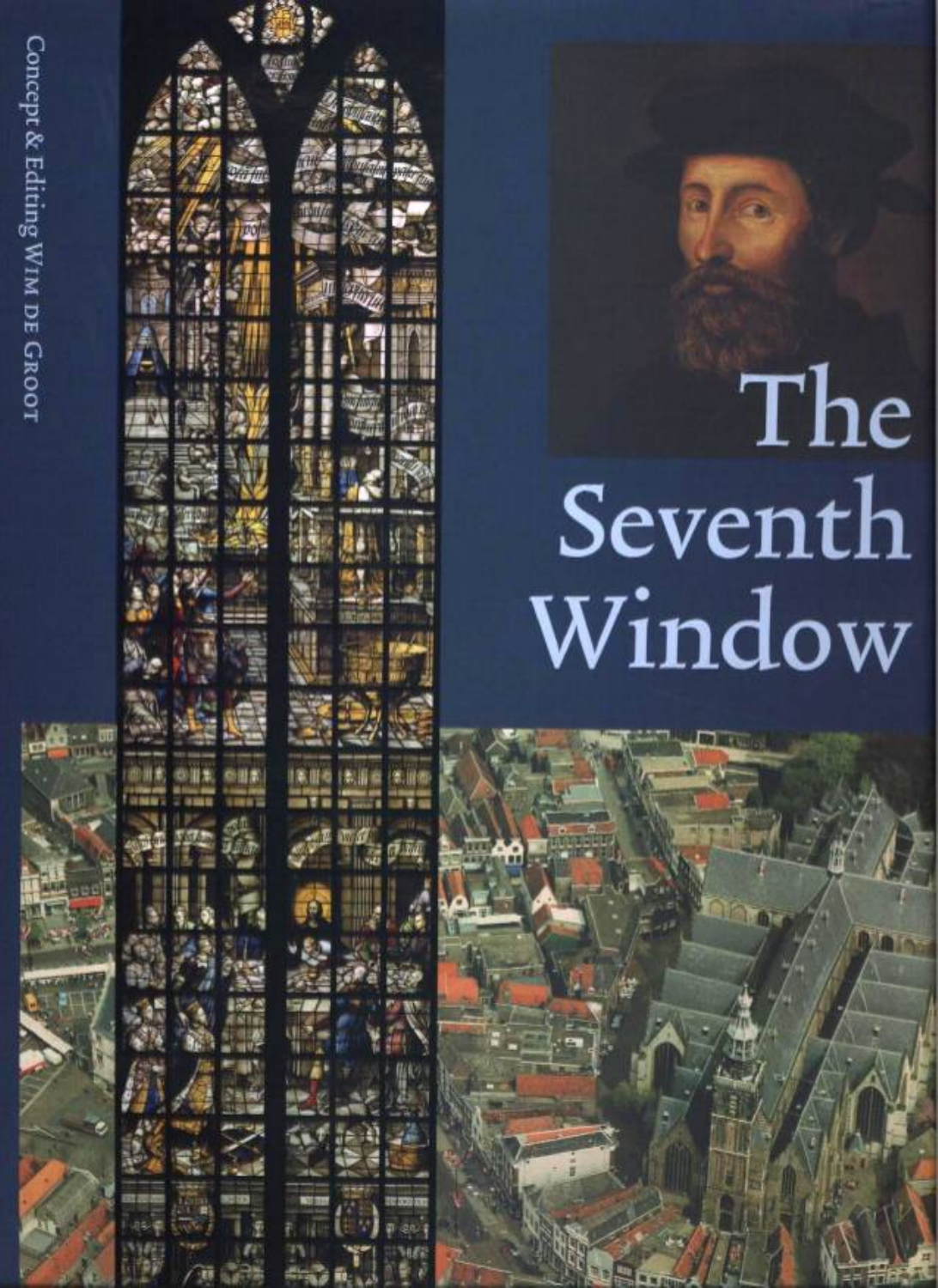1997 was an important year for Sint Janskerk in Gouda, as the Museo del Prado in Madrid asked to borrow the cartoon of the King's Window by Dutch glass painter Dirck Crabeth for the exhibition Felipe II. Un príncipe del Renacimiento. Inspired by this event, it was decided to compile an anthology about the so called seventh window.

In this volume the King's Window is placed at the center of the 1550s as a crucial presentation of Philip II's Netherlandish and English years. The essays, written by an international group of twenty-one scholars from various disciplines, analyse and discuss historical, socioeconomic, theological, anthropological, art-historical, iconographical, heraldic and musicological aspects revealing surprising new insights. The Seventh Window is an important step in current research into an enthralling era in European history of the second half

Concept & Editing WIM DE GROOT



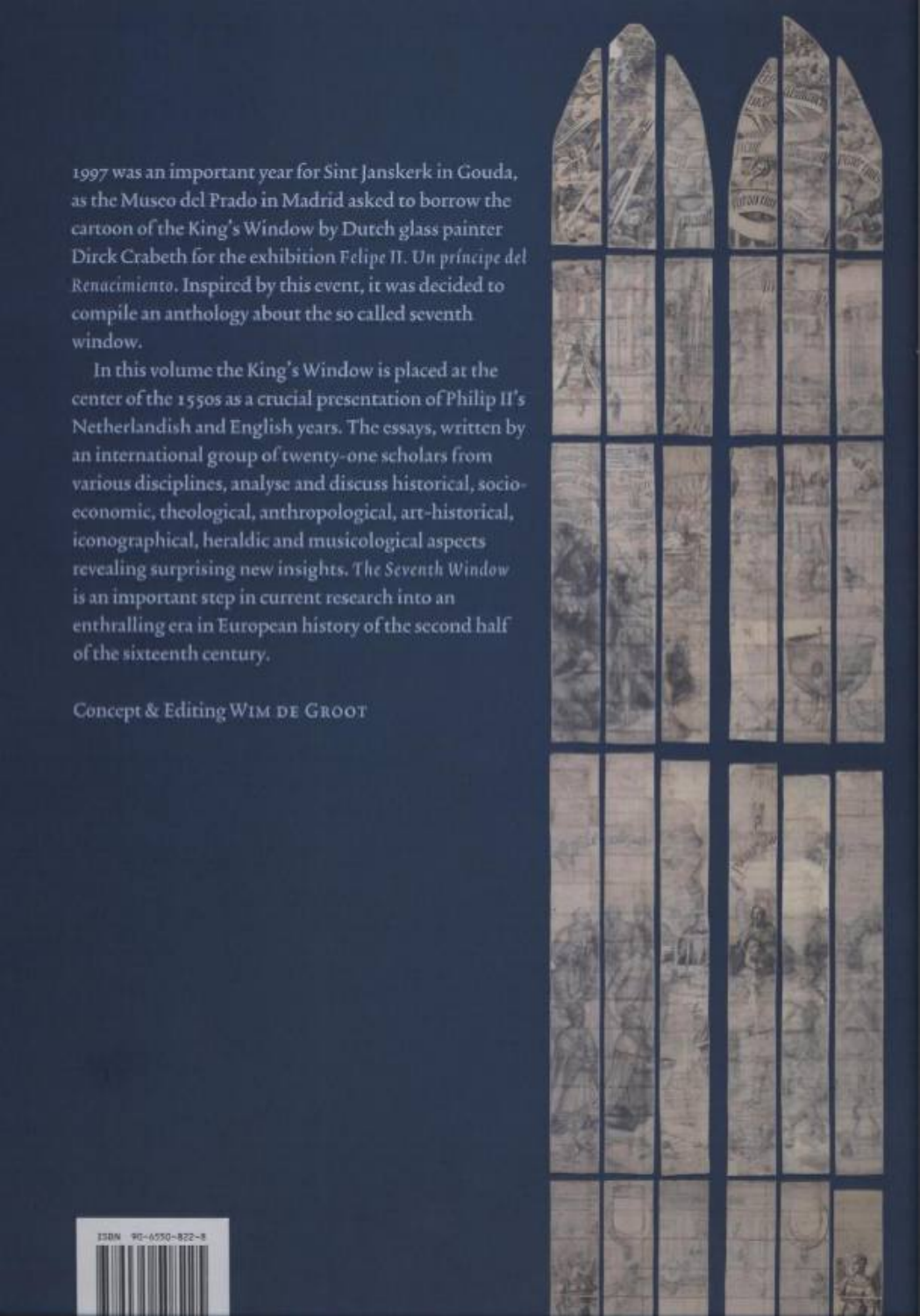# THE SEVENTH WINDOW

THE KING'S WINDOW DONATED BY PHILIP II AND MARY TUDOR TO SINT JANSKERK IN GOUDA (1557)

> Wim de Groot Concept & Editing

Verloren Publishers Hilversum 2005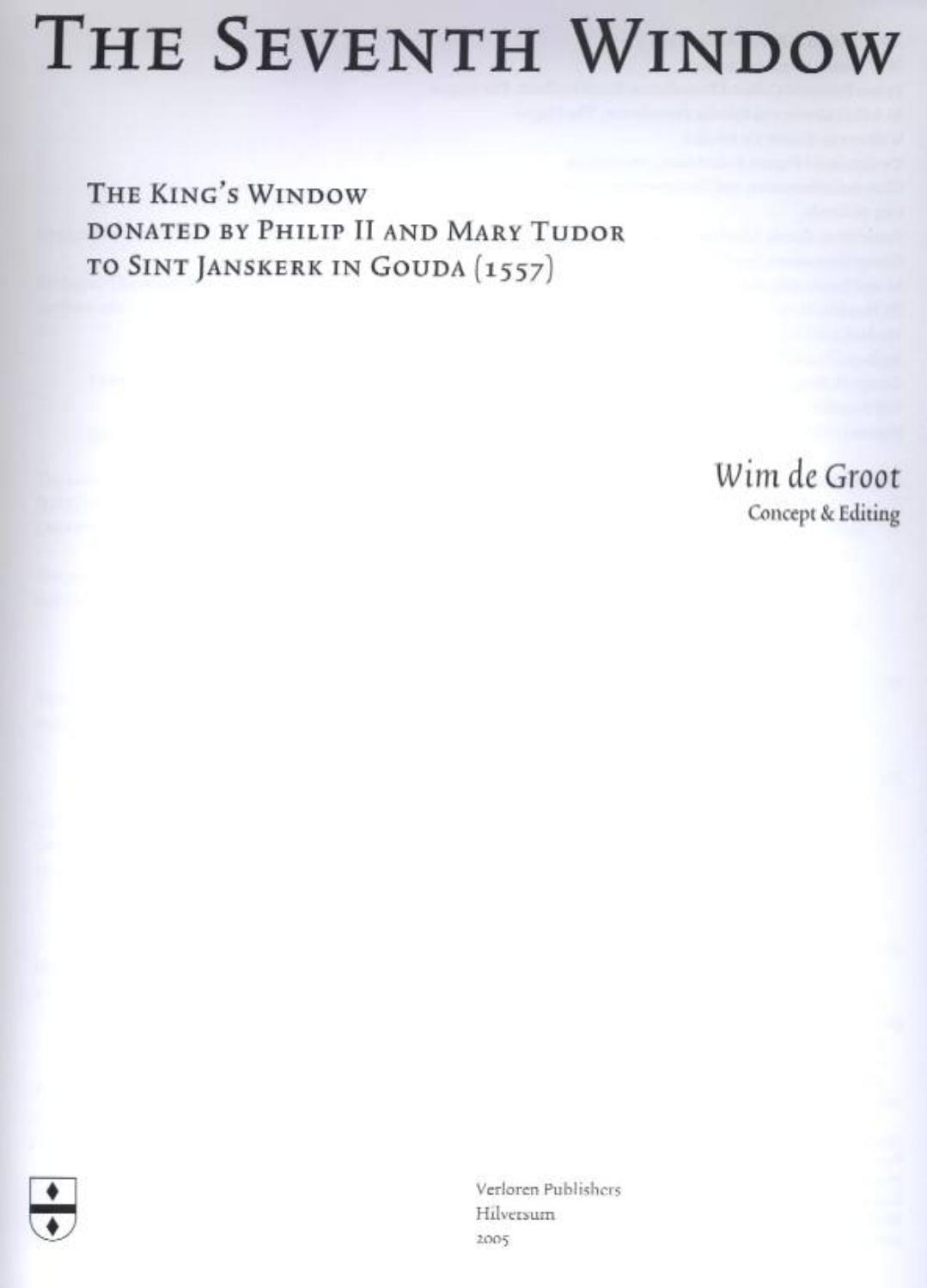This publication was made possible by donations from:

Art & Design & Photo, Amsterdam 'AUI' Productions, Amsterdam Prince Bernhard Cultural Foundation South Holland, The Hague M.A.O.C. Gravin van Bylandr Foundation, The Hague Willem van Doorn, De Kwakel De Gijselaar-Hintzen Foundation, Amsterdam Glass Art Information and Documentation Center, Antwerp City of Gouda Foundation Gouda Windows, Gouda Group Monument, Ingelmunster M-real Benelux BV, Amsterdam Dr Hendrik Muller's National History Foundation, The Hague Netherlands Organisation for Scientific Research, The Hague Radboud Foundation, Vught George H. Vergouw, Amstelveen VSB Foundation, Utrecht Marrin L. White, Westchester

More information about the donors can be found on p. 304.

(2) 2005 Wim de Groot for 'AU!' Productions, www.wimdegroot.nl & Verloren Publishers, P.O. Box 1741, NL-1200 as Hilversum Copyright to the illustrations is held by the institutions and persons named in the captions. ISBN 90-6550-822-8

Typesetting Rombus, Hilversum. Paper M-Real Benelux, Amsterdam. Printing Wilco, Amersfoort. Binding Van Waarden, Zaandam. No part of this publication may be reproduced in any form without written permisson from the publisher.

Cover illustration: Aerial view of Gouda [1981]. Photo Aerophoto-Schiphol, inv. no. 36892.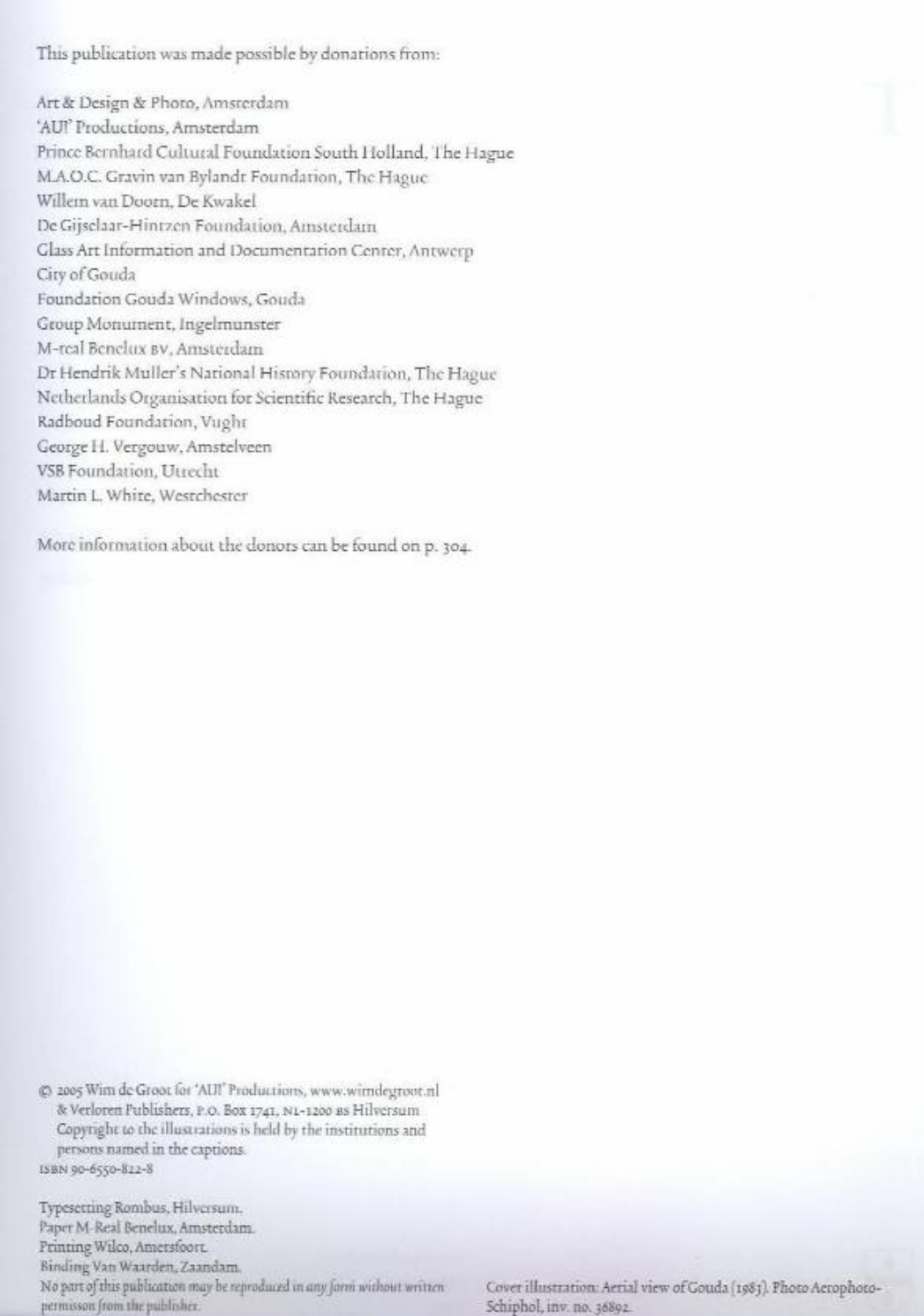#### **CONTENTS**

|                                                                                                                          | MUSIC:                                                                                                    |
|--------------------------------------------------------------------------------------------------------------------------|-----------------------------------------------------------------------------------------------------------|
| Prologue. The window everyone overlooked                                                                                 | Music and liturgy in Sint Janskerk in Gouda                                                               |
|                                                                                                                          |                                                                                                           |
| PART I. PLACE & TIME: GOUDA, 1549-1559                                                                                   | PART II. OBJECT: THE KING'S WINDOW                                                                        |
| DONORS (1) - PHILIP II                                                                                                   |                                                                                                           |
| The accession of Emperor Charles V's son as king of<br>Spain, king of England and sovereign of the Low                   | HABSBURG PATRONAGE                                                                                        |
| Countries, 1549-1559 Estrella Cavero Saiz  21                                                                            | The donation of the Seventh Window: A Burgundian-<br>Habsburg tradition and the role of Viglius van Ayrra |
| The joyeuses entrées of 1549: The staging of royal power<br>and civic prestige Dina Aristodemo and Fernando Brugman . 29 |                                                                                                           |
|                                                                                                                          | Viglius van Aytta and the iconography of the Seventh                                                      |
| DONORS [2] - MARY TUDOR                                                                                                  | Window, and his protective influence during the<br>Iconoclasm of 1566 in Gouda Wim de Groat  145          |
| 'Matters impertinent to women': Male and female                                                                          |                                                                                                           |
| monarchy under Philip and Mary Glyn Redworth 39                                                                          | Habsburg patronage and the particular situation of<br>the emperor's and king's windows during the Dutch   |
| GOUDA                                                                                                                    |                                                                                                           |
| City and sovereign: The pragmaric relations between<br>Gouda and its monarchs Charles V and Philip II, 1549              | ICONOGRAPHY [1] - THE DEDICATION OF THE<br>TEMPLE OF KING SOLOMON                                         |
|                                                                                                                          | King Philip of Spain as Solomon the Second: The                                                           |
| <b>GOUDA HUMANISTS</b>                                                                                                   | origins of Solomonism of the Escorial in the<br>Netherlands Juan Rafael de la Cuadra Blanco  169          |
| Humanists, 'Batavian Ears', and Philip II as a Christian                                                                 |                                                                                                           |
| soldier in Gouda Corrie Ridderikhoff and Lucy Schlüter  67                                                               | The portrayal of King Solomon in the Hebrew Bible                                                         |
| <b>SINT JANSKERK</b>                                                                                                     |                                                                                                           |
| Turbulent times for Sint Janskerk in Gouda. The story                                                                    | ICONOGRAPHY [2] - THE LAST SUPPER                                                                         |
| of the building campaign and the reconstruction after                                                                    | 'Blood upon the earth': Sacrifice and ritual in the                                                       |
| the Great Fire of 1552 Bianca van den Berg  81                                                                           | King's Window of Gouda Rebecca Zorach  189                                                                |
| The symbolic context of Sint Janskerk in Gouda, in the<br>light of the architectural development of the French           | Iconographical aspects of the Last Supper in the                                                          |
|                                                                                                                          | Middle Ages Kees van der Ploeg<br>199                                                                     |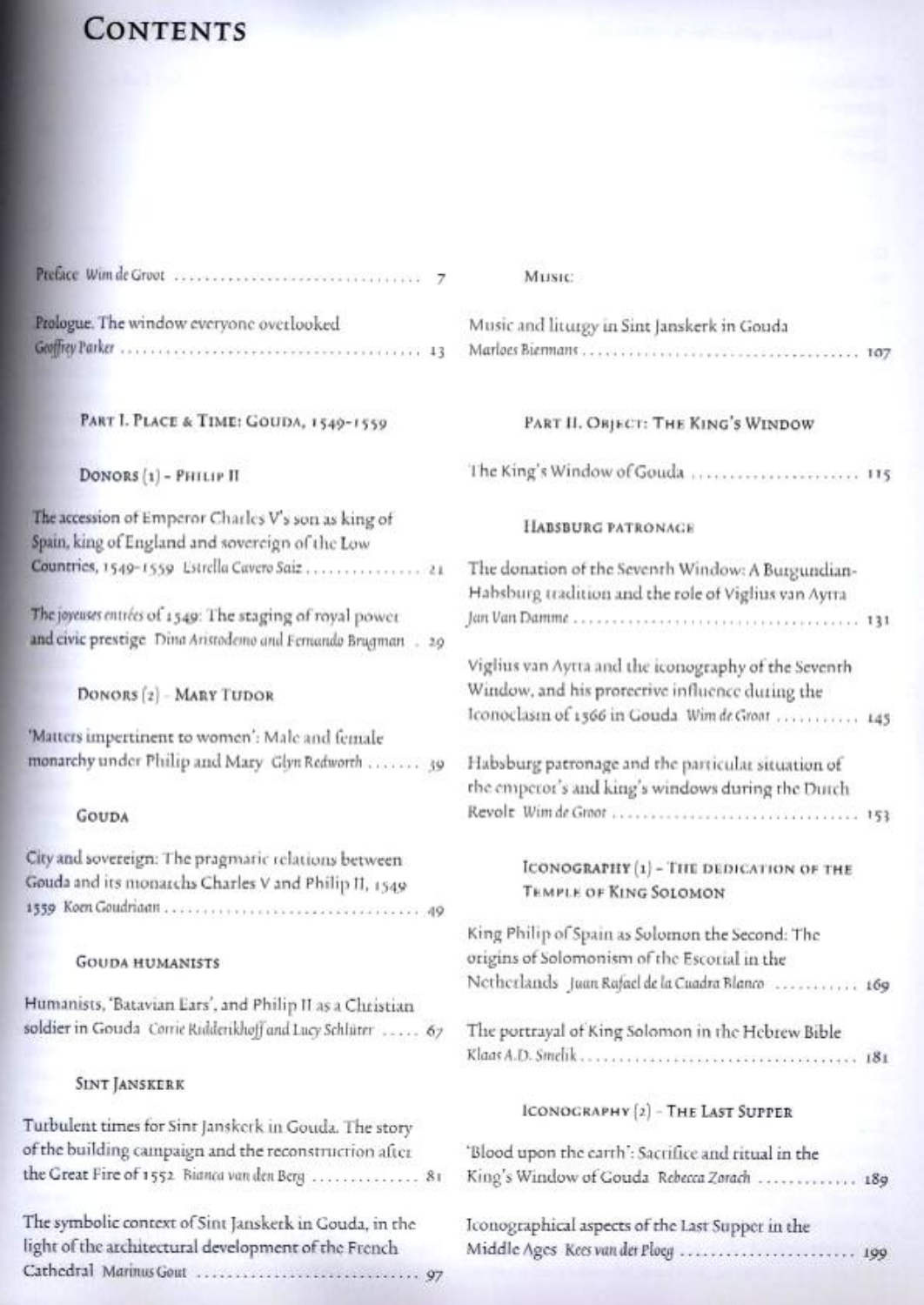# King Philip of Spain as Solomon the Second The origins of Solomonism of the Escorial in the **NETHERLANDS**

Juan Rafael de la Cuadra Blanco

' the empire, the fortunate saint wanted to demonstrate to Despite the great devotion of the Catholic king, Philip II, to the world just how much he served God in building such a sumptuous temple. In the old tradition, God expressed his approval, through the prophet Nathan, of the loyal King David's good deed in wishing to build a temple in Jerusalem, which he promised would be offered by his son and successor Solomon, to whom God granted exceptional peace and wisdom for this purpose, and poured riches over all the kings of Israel [...]. He who wishes to fully understand what it is, will see that a second temple of Solomon has been built, which seems to have been achieved, erected, and built in so few days, with so little noise of hammers, and without being heard, that it does not seem to be work done by human hands, this saintly temple, into which the Catholic king don Philip, with so much love and devotion, would pour his riches, offering the temple like another Solomon.' <sup>1</sup>

Fray Joan de la Cruz: Historia de la Orden de S. Hieronymo  $(1591)$ 

Tourist guides describing the Escorial often state that the decision to build the monastery, fell on St Lawrence's day, 10 August 1557, that the battle of St Quentin was won (fig. 74). Notwithstanding the significance of this event, which was King Philip's first important victory, St Quentin actually fell 17 days later, and on 10 August he was in Cambrai, 40 kilometres from the battlefield. In a letter to his father dated 11 August, the king wrote, 'Your Majesty cannot imagine how much I regret not having been present'. Philip must have felt that he was being keenly observed, not only by his enemies, but also by the emperor and his entire court. He was now king and was facing his first great battle, where he would have to prove himself and emerge from his father's shadow.<sup>2</sup> Yet the date of the battle had great propagandistic power in that period, recalling as it did the insult to France and serving as a pointed reminder to the Protestants that victory had been won on the day of St Lawrence, with his intervention.3 But the war was far from over. For the French, the battle of St Quentin was an expression of resistance against a superior army, which deterred Philip from advancing to Paris. In the following year, Spain lost Calais, won the battle of Gravelines, and France recovered the garrison town which led to the Peace of Cateau-Cambrésis in April 1559.

# 1 The reasons for building the **ESCORIAL**

St Lawrence and St Quentin thus became the key elements of the crucible in which the Escorial was forged. Other elements have come to light, which perhaps had greater significance: the need to create a family mausoleum ex novo, in fulfilment of Emperor Charles V's testament; the negative image of the emperor's itinerant court, which, after a period in Brussels, Philip decided to transfer to the heart of his dominions; the need to distinguish the emerging dynastic branch of the Spanish Habsburgs from the dispersed Spanish kings and Burgundian overlords; and the fight for political and propagandistic power and prestige over France and the papacy. These reasons, among others, formed part of the architectural and functional programme of the monastic and palatial complex.

As for the symbolic programme, everything suggests that Philip II opted for the most ambitious of models: nothing less than Solomon's Temple, the most perfect building in the Judaeo-Christian tradition (fig. 75 ). In the light of this symbolic origin, the beginnings of the Escorial can be traced back to a far earlier date than the victory at St Quentin, regarding the books Prince Philip purchased about the temple of Solomon. They included none other



73 Aerial view of El Escorial. Photo Yolanda Piqueras Domínguez.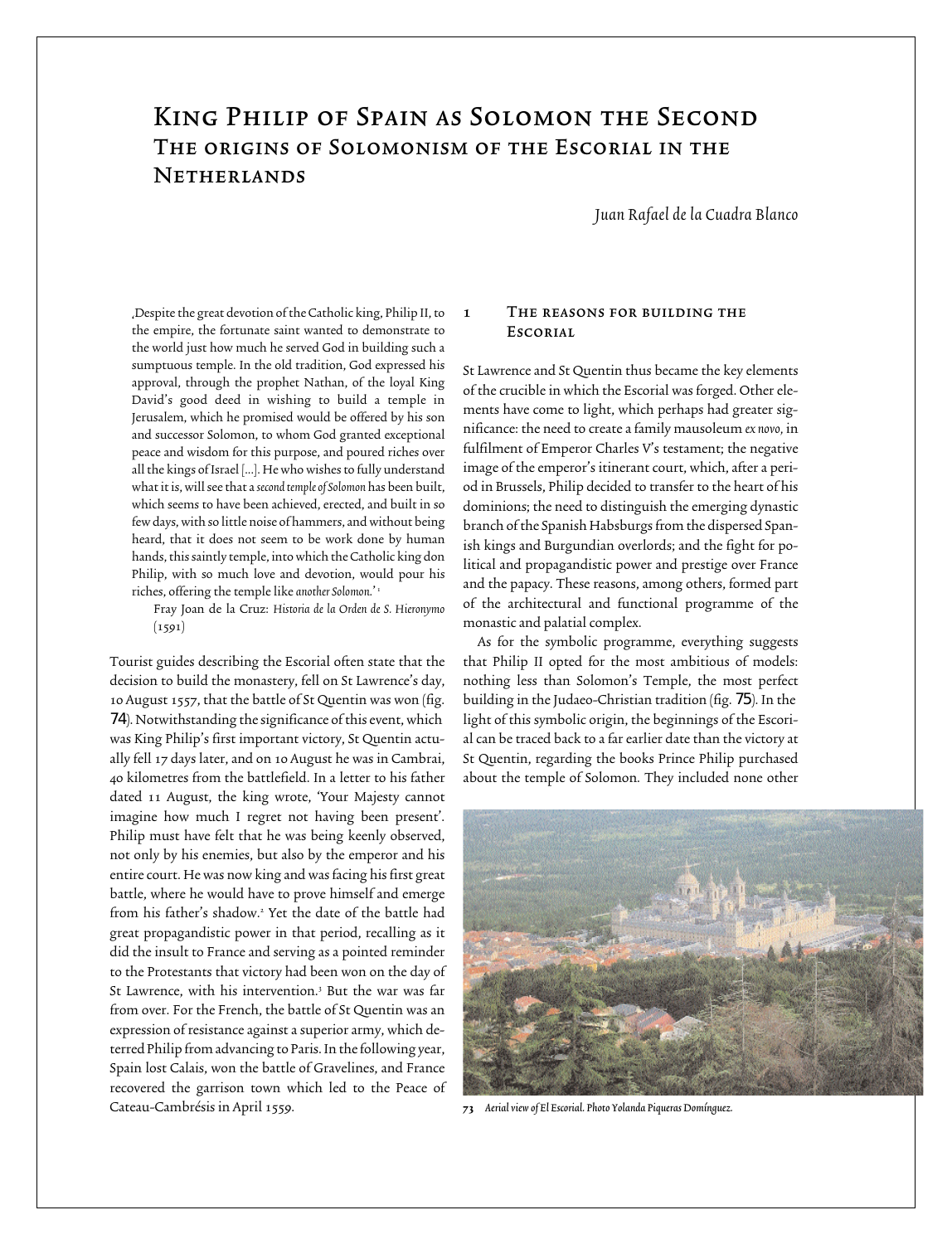

74 March of the Spanish troups toward the gate of St Quentin. Lázaro Tavarone, The Battle of St Quentin, 10 August 1557, fresco, 1590, 384 x 284 cm. Real Monasterio de San Lorenzo de El Escorial, Hall of Battles. Photo Patrimonio Nacional.



75 Model of the temple of Jerusalem based on the reconstruction of Dr Michael Avi-Yonah, Hotel Holyland, Jerusalem. Photo Juan Rafael de la Cuadra Blanco.

#### 170 Juan Rafael de la Cuadra Blanco

than the Le Livre des Merveilles du Monde by Jean de Mandeville, Liège 1356. In 1541 he acquired some basic Hebrew through the Dictionarivm trilingve, in qvo scilicet latinis vocabvlis in ordinem alphabeticum digestis respondent graeca & hebraica... by Sebastián Münster, Basel 1530. Two years later, in 1543, he expanded his reading on the temple with Liber chronicarum by Hartman Schedell, Nuremberg 1493; the Commentariorum in Ezechielem Prophetam by St Jerome (the Basel edition of 1540 with a commentary by Erasmus); and the Postillae by Nicolás de Lira, acquired in 1545. In 1547 he would buy the 1534 Lyon edition of Ricardo San Víctor's commentaries on Ezekiel. Other additions to Philip II's rich library were the Laudes Hierusalem by Charles Bovelle, Lyon 1531; the Terrae Sanctae descriptio by Jacob Ziegler and Wolfang Vuessenburg, Strasbourg 1536; the Bible of François Vatable and Robert Estienne, Paris 1539-40; the Bibliorum by Roberti Stephani, Paris 1540; the Libro de Relatos by François Frellón, on Hans Holbein's designs, Lyon 1543; and a Josephus in Greek. In 1545, Philip acquired the complete works of Alfonso de Madrigal 'el Tostado' ('the Toasted'), including commentaries on the Paralipómenos and its description of Solomon's Temple, and the Silva de varia lección, Seville 1543, which deals with the history of the temple; and the Libro primero del espejo del principe christiano, by Francisco de Monzón, Lisbon 1544, which was bought by Juan Cristóbal Calvete de Estrella, and contains some final chapters on the temple.

# 2 Philip II's stay in the Netherlands and England (1549-1559)

The origin of the Escorial can also traced back to Prince Philip's first trip to Netherlands in 1549, when Charles V separated the Netherlands from the empire and sent for his son in order to appoint him as his successor. On 1 April 1549 in Brussels was probably the first time that Philip was exalted by his future subjects as a new and 'prudent' Solomon.

In the past Emperor Charles V himself was frequently compared to King David, as in the manuscript by Remy du Puys on the joyeuse entrée into Bruges in 1515;<sup>4</sup> the introduction to the Institutio principis christiani by Erasmus, Basle 1516; the manuscript Salomonis tria officia ex sacris derupte navigation Caroli Imperator, on the joyeuse entrée into Antwerp in 1520 by Pieter van Ghent, c. 1517-20;<sup>5</sup> the Gestorum Caroli Quinti, Brussels 1531; and the Historia de Carlos V by Pedro Mexía, s.l. 1551.<sup>6</sup> Moreover, the emperor was a great devotee of the Psalms – which are assumed to have been written by David – and in his final years in Brussels and the monastery of San Jer imo de Yuste he spent much of his time immersed in them. 'On many occasions he [Charles V] weeps and sheds tears as copiously as if he were a child. He spends night and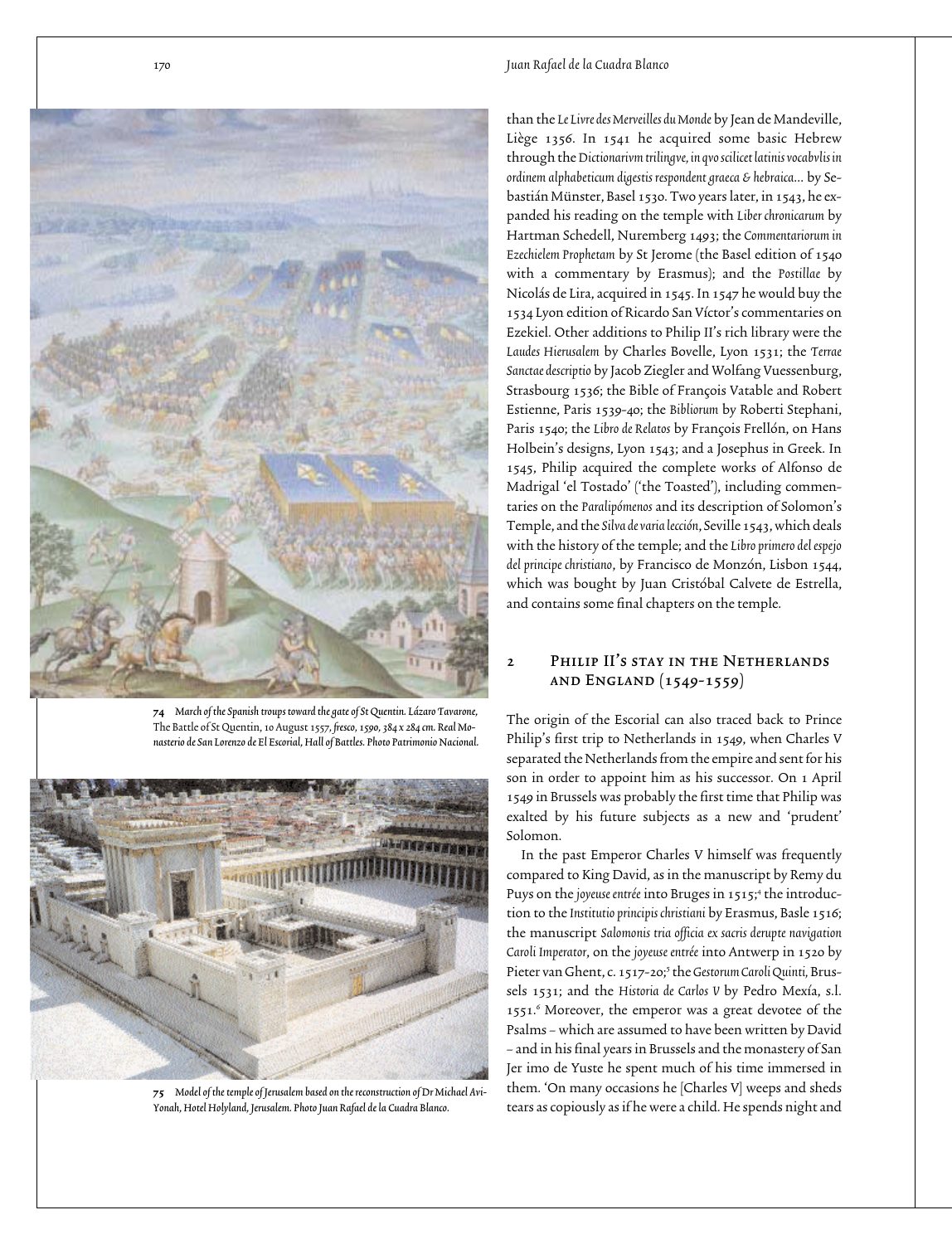

day adjusting and setting his countless clocks, and does little else ... And he has spent many days reading and having read to him the psalms of David.'7

Among the various festivities that were held in Brussels to honour Prince Philip, Calvete de Estrella highlights the conventional triumphal arches and tableaux vivants created by the chambers of rhetoric: 'in the square there were live characters sporting Hebrew insignia, representing the crowning of Solomon as king of Israel with the consent of his father, King David, and displaying lines of verse that said, "You are the prudent Solomon, who by order of your just father, rule the kingdoms, which belong to you, to the great joy of the people"'.<sup>8</sup> This allusion would be repeated throughout the trip. The significance of Charles V's succession was stressed in Ghent, the emperor's birthplace: 'On top of the arch, there was a painting of the story of Solomon, showing how he was anointed king of Israel by the Priest Zadoc and the prophet Nathan, at the request of his father, King David, and when the curtains were opened, there was King David, very old and grey, sitting on his royal throne, and beside him, his son Solomon'.9 We come across similar texts in the entries of Bruges: 'more powerful were the Kingdoms of David and Solomon, for they were chosen by God, just like the emperor, Charles and his son, Prince Philip';<sup>10</sup> in Lille: 'Solomon was recognised in the kingdom of Jerusalem with great popular rejoicing: because, just as the emperor resembles his father David in mercy, so you in turn, as his son, follow in the footsteps of

76 A tableau vivant by the Antwerp Chamber of Rhetoric 'De Goudbloem' comparing Charles V and Philip II with the Biblical kings David and Solomon. Jacques Le Boucq, Le très admirable triumphe de la noble Ordre de la Thoison d'Or, célébrée en la florissante Ville d'Anvers l'an 1555. Vienna, Archiv des Ordens vom Goldenen Vlies als Depot im Österreichischen Staatsarchiv, Abteilung Haus-, Hof- und Staatsarchiv, Codex 24, fols. 14v-15. Fotostudio Otto.

his son, Solomon, in goodness and saintliness';<sup>11</sup> in Tournai: 'Just as the prudent King David, divine Prophet, made Solomon king before he died, so the emperor ... grants his son his own empire';<sup>12</sup> in Leiden: 'representing, through living characters, how Solomon was anointed king of Israel, while his father, King David, was still alive'.<sup>13</sup> The same allusions were made in Haarlem, the next stop in the journey, through the representation of Solomon's anointment as king and the famous scene with the boy and the two mothers. The Queen of Sheba is also represented.<sup>14</sup> To conclude, Calvete's last reference concerns the city of Amsterdam, where the people are described as expressing joy in the chosen heir: 'In times past, the people of Israel were glad that King Solomon would rule the kingdoms that his father had granted him, we should be just as glad today that, almost certainly, such a prince will succeed the emperor... Just as Israel rejoiced, seeing Solomon triumph, even while the father put him in the royal throne, at which Israel rejoiced and gladly accepted him, as ordained by David.'<sup>15</sup>

Similar allusions were made during Philip's second stay in the Low Countries. A few days after his father's abdication of the Spanish kingdoms to Philip II, during the festi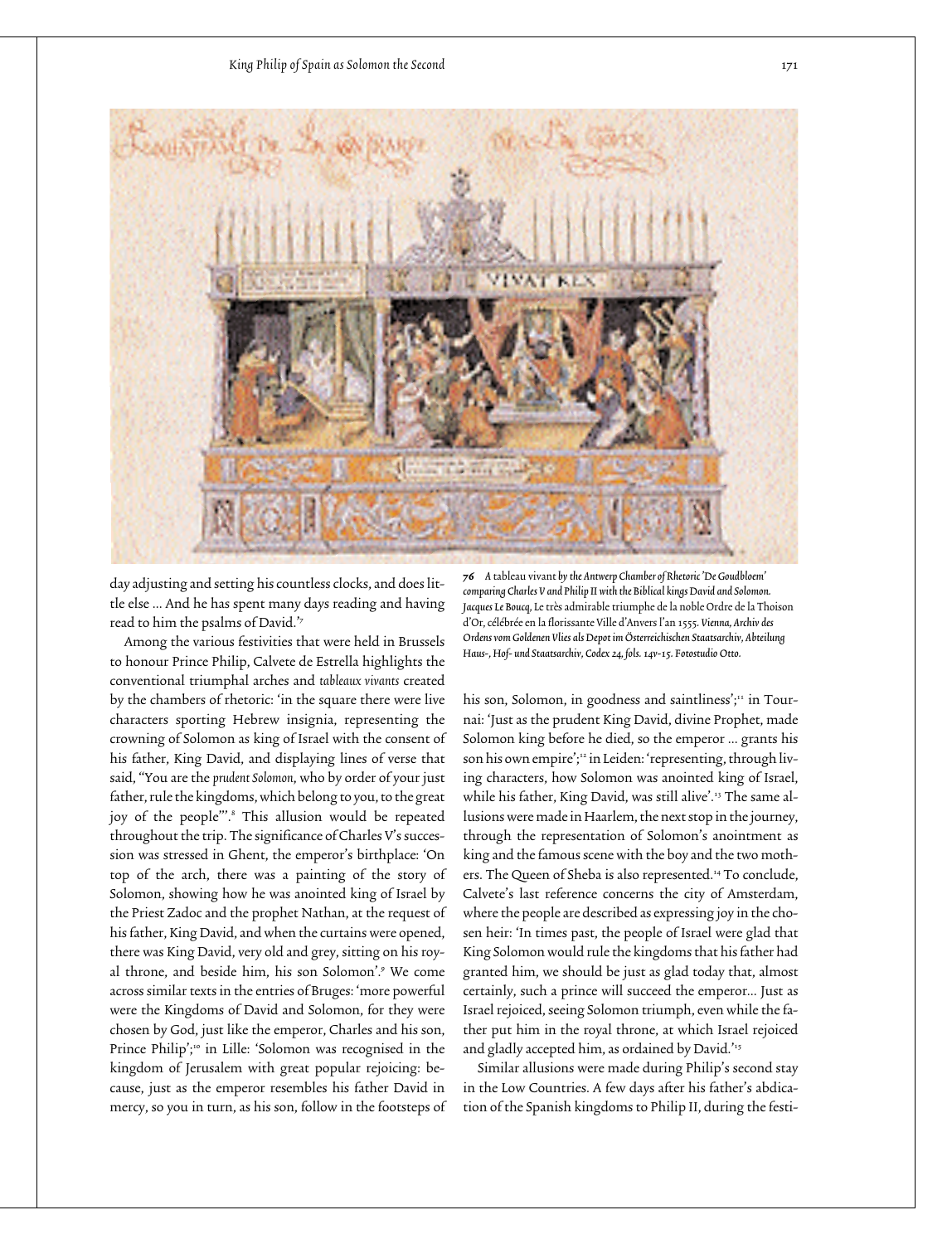vals celebrating the 22nd chapter of the Golden Fleece held in Antwerp from 19 to 30 January 1556, a local tableau vivant performed at a triumphal arch included the following inscription: 'Long live the king, blessed by the Lord God of Israel, who now sits on my throne as did David in another time, in his old age, with his son' (fig. 76 ). Two of the representations were very similar to those seen in the first trip described by Calvete: one showing the king on his throne, surrounded by the symbols of power, and the other depicting him in bed, advising his young son. 16

In England, however, unlike the Low Countries, Solomonic metaphors for dynastic succession or wisdom were unnecessary. There, religious divisions were the problem, which Mary Tudor was tackling with a tough, repressive policy. A new element would be introduced in England: Philip, not only as the peaceable and prudent prince, who would succeed his bellicose father, but also as the builder of the new temple of Jerusalem, symbolising the new religious unity. This image of Philip II was created by cardinal Reginald Pole (1500-1558), the pope's legate in England, in his address to parliament at Whitehall in November 1554: 'he said to the king that he had served God so well from the outset by converting and subjugating this kingdom to the true Catholic religion: and that although the emperor, a most Christian prince, had worked very hard to gather the materials to build the temple, our Lord had only permitted that it should be built and completed by his son: as with David and Solomon; and so it befell that, in a few days, he had finished a very large building, not with materials such as those used by Solomon, but with the saved souls that had previously been lost through bad example and doctrine.'17 The image presented in this speech, which the chronicler Andrés Muñoz obtained from an anonymous Spanish witness, would be repeated on more than one occasion. As various authors, including José Luis Gonzalo, have observed, the fact that this anonymous witness could recall this part of Pole's address precisely reflects the impression that his words must have made, at least on the Spanish courtiers.<sup>18</sup>

#### 3 Philip, king of Jerusalem

On 25 July 1554 Charles V ceded the kingdom of Jerusalem to his son Philip on the occasion of the latter's second marriage, to Mary Tudor, queen of England.<sup>19</sup> The title 'king of Jerusalem' had been added to the Spanish crown in the 13th century after a long and tortuous process. In 1227, Emperor Frederick III of Germany (1212-1250) – like Frederick I, called king of Sicily – the son of Henry VI of Germany (1165-1197) and Constance of Naples, was married through the mediation of Pope Honorius III (1216-1227) to Yolande, daughter of John of Brienne (1148-1237) and Mary of Montferrat, queen of Jerusalem and therefore heiress to the first Latin kingdom of the East (1099-1187). In 1228 Frederick III left for Jerusalem, after his excommunication by Pope Gregory IX (1227-1241), where he signed an agreement with the Sultan of Egypt reinstating Jerusalem and the Holy Places for the Christians - this was achieved without a single drop of blood being spilt. He then crowned himself king of Jerusalem. The title passed from his son Conrad IV (1228-1254), to Conradin (†1258) and, after the latter's death, to Constance Hohenstaufen, daughter of Manfred of Sicily, and wife of Peter III of Aragon (1239- 1285). The union of Aragon and Castile ushered in a long period of isolation of the East, which partly coincided with the recognition of the Catholic king, Ferdinand II of Aragon (1452-1516), as king of Naples and Jerusalem, by virtue of the papal bull of Pope Julius II (1503-1513) dated 3 July 1510.

The arms in the King's Window in Sint Janskerk show the quartering for Jerusalem (fig.  $40$  ), $^{\circ}$  so beloved of the Catholic kings and Charles V, but would soon cease to be used by Philip, probably due to the wave of anti-Semitism following the Council of Trent.

#### 4 The King's Window of Gouda

The image of The Dedication of the Temple of King Solomon (fig. 36) must have made a very marked impression, because it is represented in the upper register of the famous King's Window, donated in 1557 by King Philip II and Queen Mary Tudor to Sint Janskerk in Gouda. In the middle register the donors are depicted, kneeling in perpetual adoration, and participating in The Last Supper (fig. yyy). In general the King's Window alludes to the real presence of God in the church and the institution of the Eucharist by Jesus Christ.

The important Latin inscriptions on top of the temple are taken from the Second Book of Chronicles, in which the consecration of the first temple of Jerusalem is described: 'I have heard thy prayer' (II Chron. 7, 12: God's reply to Solomon), 'And as for thee, if thou wilt walk before me, as David thy father walked ..., then will I establish the throne of thy kingdom' (2 Chron. 7:17-18) – another allusion to the succession of Charles V. On the platform of the temple below Solomon, however, the inscription ECCE SALOMO HEIC ('Behold, Solomon is here'), the New Testament paraphrase ECCE PLVS QVAM SALOMON HEIC ('behold, a greater than Solomon is here', Matt. 12, 42) – which alludes to none other than Jesus Christ – is displayed in the part of the window in which Philip appears. There is also an in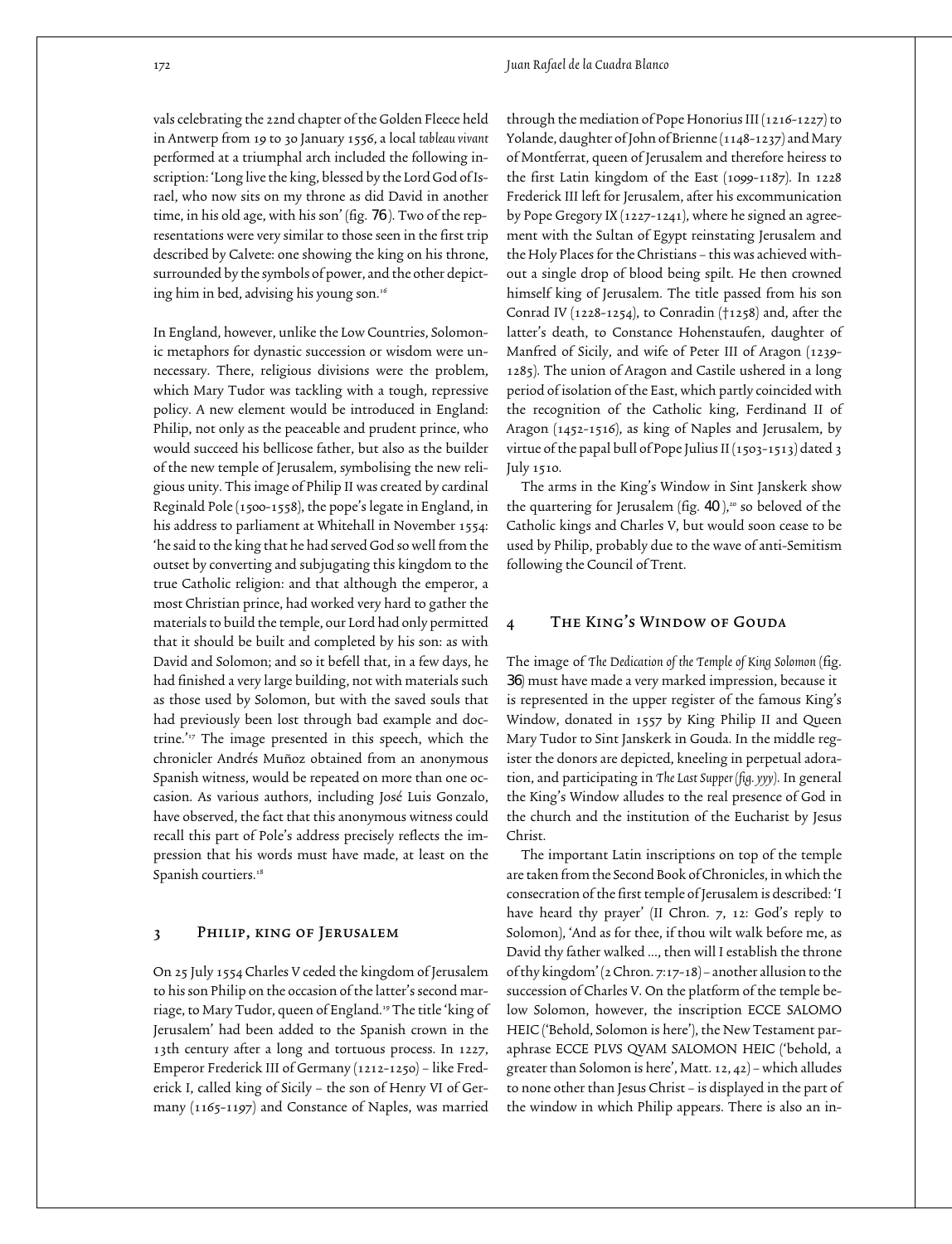scription about the apostles, 'Philippe, qui videt me, videt et patrem' ('Philip [...] he that hath seen me hath seen the Father', John 14, 9), where the reference to this specific apostle, the king's namesake, is clearly another reference to Philip II. He also paid homage to Charles V's devotion to the psalms by reproducing the well-known Psalm 118, 1: 'It is good to give thanks to the Lord, for his love endures forever'. This psalm was recited by Solomon during the ceremony of The Dedication of the Temple of King Solomon (II Chron. 7, 3).<sup>21</sup>

A curious yet important detail in relation to the dog that appears in the lower part of The Last Supper was revealed in a document discovered in the archives of the Royal Palace in Madrid by José Luis Gonzalo, indicating that in 1558, while still resident in Brussels, the prince had a dog called 'Salomón', after the biblical king. This noble canine, together with two other dogs of less regal appellation – 'Rosilla' and 'Capitán' – were in the care of his huntsmen Luis Martínez and Alonso Marcos. Once again we find a link between the founder of the Escorial and Solomon, this time in an indisputable fact bearing on the most mundane aspects of Philip II's everyday life.<sup>22</sup>

Let us not forget that the Roman Catholic Church and the Protestants differed in their interpretation of the Eucharist as either an act of transubstantiation, in which the bread and wine are transformed into the true Body and Blood of Christ, or as a simple symbolic act. The doctrine of the adoration of the Sacred Form was defined in the 13th session of Trent of 11 October 1551, and instituted in the 22nd session of spring 1562. Its anti-Protestant character is unmistakable: in order to 'repudiate the errors', and the 'heresies to avoid' were added in chap. 8 of the 13th session: 'If any one saith that in the holy sacrament of the Eucharist, Christ, the only-begotten Son of God, is not to be adored with the worship of latria, also outwardly manifested; and is consequently neither to be venerated with a special festive solemnity nor to be solemnly borne about in processions, according to the laudable and universal rite and custom of holy Church; or is not to be set publicly before the people to be adored, and that the adorers thereof are idolaters, let him be anathema' (Canon 6).<sup>23</sup>

# 5 **EXECONSTRUCTING THE RUINS OF THE** true Temple of God'

With the death of Charles V, Solomonism evidently shifted from the world of ideas to the world of action, prompting the 'New Solomon' to build his temple. Many authors have attached great importance to the moment in which Philip II heard of the modification of his father's last will and testament, in which he stated his wish to be buried in a newly constructed building in Spanish territory. The first known chronicle of the monastery (1591), which has not yet been published, states that Philip's 'reason for building that sumptuous royal monastery was that Emperor Charles V ... said that there was no reason why it should not be built in Granada, in the company of such saintly and glorious ancestors, but, had considered, with reason and logic, that he could not and should not take precedence over them, as this would be rather disrespectful, and on the other hand, if he allowed them to take precedence over him, this would constitute a blatant insult to his imperial dignity'.<sup>24</sup>

Until then, Prince Philip's artistic tastes were formed under the guidance of his aunt, Mary of Hungary, regent of the Netherlands. The young prince's dealings with architecture had been confined to alterations to the palaces where he liked to spend his leisure time. He had never concerned himself with religious architecture, least of all with the construction of an entirely new building. It would be a challenge to find a single idea that could bring together, in a building that would be the emblem of his kingdom – the most important monarchy in Europe – all the different functions that such a building had to serve. The slate roofs of the Pardo and Escorial were among the first architectural elements that he imported from the Low Countries.

Yet on 29 December 1558, at his father's funeral, Philip hit upon the idea that he needed, and that had perhaps been crystallising in his mind. He would model his father's tomb on the foremost example of religious architecture: Solomon's Temple. This idea, expressed in 1554 by Cardinal Reginald Pole during Philip's trip to England, as stated earlier, was expounded at the appropriate moment in the Brussels church of St Gudula by one of the most famous orators of the period, François Richardot.<sup>25</sup> The bishop of Arras, Granvelle's successor, stressed the often-cited episode related by Calvete in his felicísimo viaje: Charles V's abdication in his lifetime, just as David had abdicated in favour of his son Solomon. Richardot then provided the key to Solomon's wise decision regarding the temple of Jerusalem. He counselled Philip II to follow Solomon's example and to put all his energy and resources into reconstructing 'the ruins of the true temple of God, which is the Church' – that is, into re-establishing the cult and single creed that the Reformation had destroyed.<sup>26</sup>

The specifications of Solomon's Temple were known in the Middle Ages from the works of St Augustine and other Neoplatonists. Many considered them ideal for the design of Christian churches, given their divine inspiration. Yet temples such as those of St Sophia, St Denis,<sup>27</sup> and above all the Sistine Chapel<sup>28</sup> derived more than symbolic inspiration from the Jerusalem prototype. The fact that the temple that Jesus had known was built in the classical style, reflecting Vitruvian principles of proportion and harmony,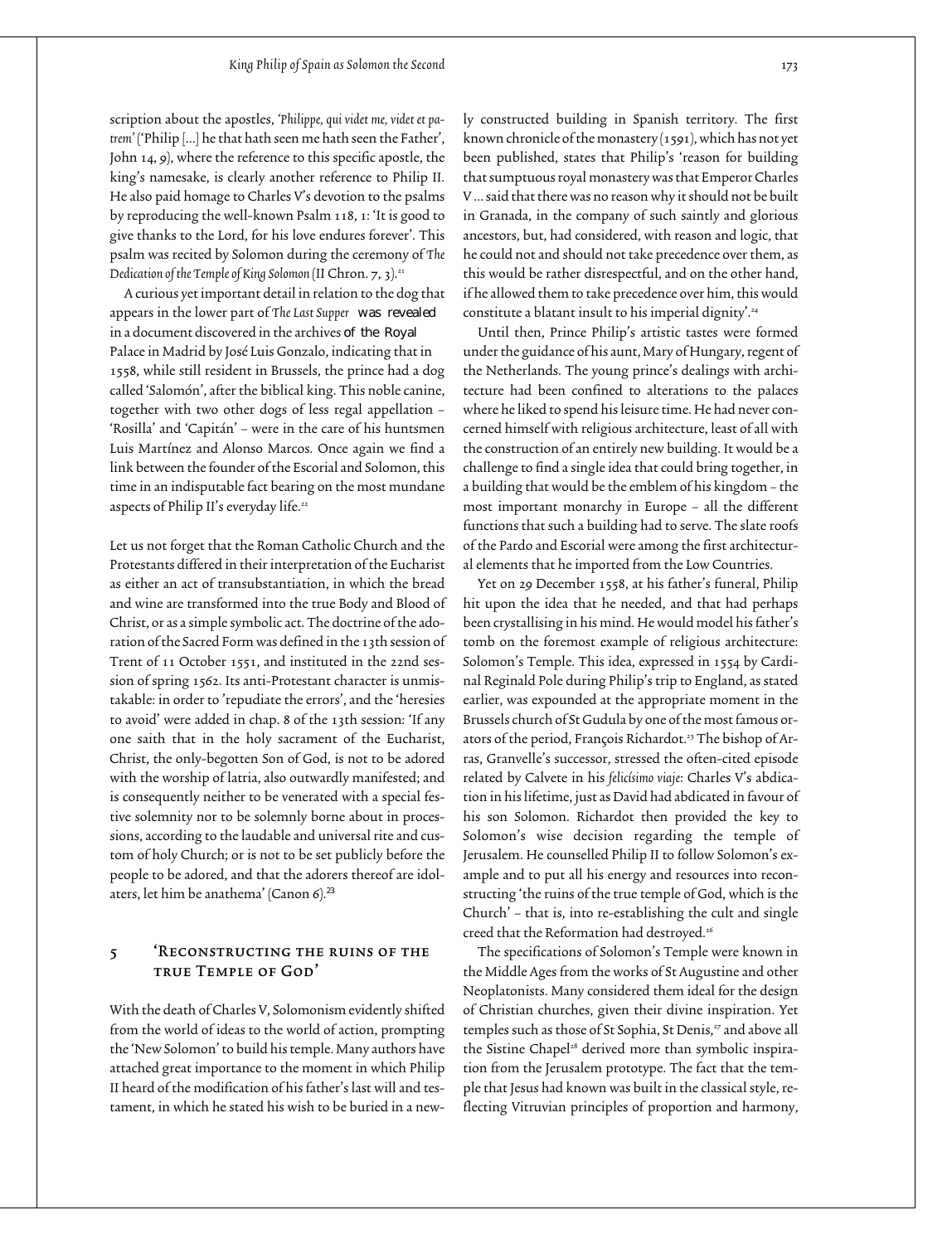

77 Lucas de Heere, The Queen of Sheba visits King Solomon, 1559, canvas, 183 x 260 cm, Ghent, Cathedral of St Bavo. Photo Maeyaert.

justified to some extent the recreation of pagan splendour in a Christian society and in a building that was intended to be a flagship of the Counter-Reformation.

### 6 Biblical examples of political and religious unification

Many of Prince Philip's first artistic commissions were based on important mythological, biblical, and of course Solomonic, themes.<sup>29</sup> The most important example of Solomonism, with which Philip II was already wholly identified, can be found in the painting The Queen of Sheba visits King Solomon in the choir of St Bavo's Cathedral in Ghent painted by Lucas de Heere (1534-1584) in 1559 on the occasion of the 23rd chapter of the Order of the Golden Fleece (fig. 77 ). The painting was based on the well-known biblical episode (I Kings 10, 1-13 and II Chron. 9, 1-12), at the request of the chancellor Viglius van Aytta (1507-1577) (fig. 57 ). Solomon is represented with Philip II's features: with blonde hair, a beard, a hanging lip and a pronounced chin. His attire, including a laurel crown, rather corresponds to that of a Roman emperor, in tune with the Roman temple depicted in the background. The throne leaves us in no doubt as to the painting's intention, for it is the famous gold and ivory throne of Solomon, with two lions beside the armrests and six steps (1 Kings 10, 19; and II Chron. 9, 18). In a subtle allegory, the Queen of Sheba represents the Low Countries, which place their riches at the king's disposal in exchange for the latter's just and wise rule. The composition is clearly based on the same source as The Queen of Sheba visits King Solomon (window 5, 1559) by Wouter Crabeth in Sint Janskerk (fig. 78). The Latin text on the frame of the painting by De Heere emphasises the parallel between Philip II and the biblical king:<sup>30</sup> in the same manner, another Solomon, Philip, pious jewel among kings, gave here and elsewhere amazing examples of his wisdom'.

These comparisons would continue to echo in the religious wars with the Protestants, although not always in the form of a panegyric. Hendrick Goltzius (1558-1617), who collaborated with the famous engraver Philip Galle (1537- 1612), made an engraving in the last quarter of the 16th century with an interesting allegory against the Inquisition. Solomon was represented as a 'Crudelis princeps' (the cruel sovereign), surrounded by the false mother ('Falsa Ecclesia' – the False Church) and the evil counsellors, who do not listen to the true mother ('Vera Ecclesia' – the True Church). Solomon leaves the dead child on the floor (Barrabas, the real delinquent) and, in contrast to the biblical account (I Kings 3, 16-28), slashes the living child into two (Christ). This child represents the victims of the Inquisition who, like Christ, were unjustly killed and martyred. The evil counsellors surrounding the throne personify the practices of the Inquisition. Meanwhile, the Protestants in the front demonstrate their opposition to the evil counsellors.<sup>31</sup>

As we see, the biblical parallels were not only tributes to Solomon's building and his qualities of wisdom, prudence and pacifism, but also contained elements of religious propaganda, which had particular relevance in the Low Countries. King Solomon accomplished the great task of religious unification, as recalled by Cardinal Pole and Richardot. A highly disparate group of nomadic tribes were brought together under King David and his son Solomon. While the Israelites in the north worshipped the Ark of the Covenant, where the Tablets of the Law were kept, the Judahites of the south worshipped their God from their high mountain territory. Perhaps the most important achievement of these two kings is not that they made their kingdoms respected by powerful neighbouring countries, but that they brought about the spiritual unity of the tribes of Israel and Judah. David shrewdly placed the Ark of the Covenant in a fixed temple – with the same proportions as the movable Tabernacle, where it had been worshipped until then. This temple was situated on Mount Moriah in the outskirts of Judah's capital, Jerusalem, a city that, though at the kingdom's geographical centre, had not been very important until then. Thus David also succeeded in uniting the religious cults of his territories, with his power as political and religious head of the State. God himself designed and even sketched the plans for the future temple, which he handed to King David. Nevertheless, God disapproved of David's warring past, and therefore gave the task of constructing the temple to his son, the peaceable and wise king Solomon.<sup>32</sup>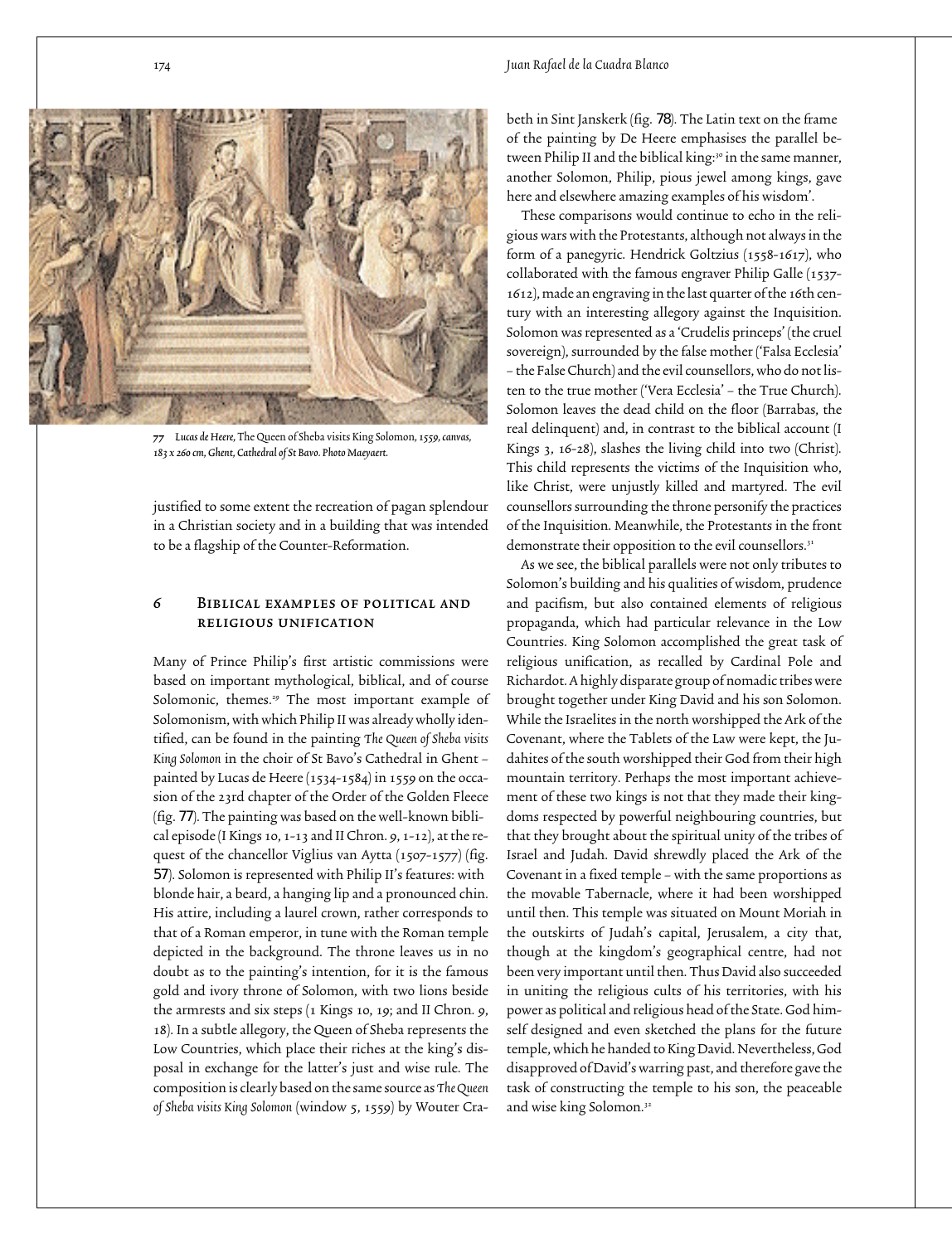For 16th-century architects, who were influenced by the Platonic theory of ideas and musical and geometric perfection, the temple of Jerusalem's divine measurements and plans held the secret of the harmony of the universe, the music of the spheres. Scientific humanists could not reconstruct the temple simply on the basis of biblical descriptions, which were vague and incomplete. Hebraists and philologists, however, who were influenced by Erasmianism, had access to far more heterodox sources such as the Hebrew Talmud, Bible commentaries by Panguini, Vatable and Münster, and historical sources of Judaism from the 1st century AD, such as the Roman historian Flavius Josephus (c. 37 CE – c. 100). Given that the description of Solomon's Temple in the Old Testament only referred to its interior, the exterior was often derived from descriptions of the second temple built by King Herod in the time of Jesus, provided by the Rabbis and Josephus.<sup>33</sup> This temple, built in the Roman style of the period, satisfied the humanist interest in classical antiquity and appealed to Emperor Charles V and his son, who were drawn to the attributes of imperial Rome.

The Escorial monastery would become the symbol of the political and religious unity of Philip's kingdoms. For this reason the Royal Pantheon was placed at the very heart of the monastery, exalting the Habsburg dynasty. The architecture of the temple, as already noted, would leave a strong imprint in the architectural conception of the building, although the complexity of the task would prevent it from being fully realised.

In 1559, Philip found the architect with classical training that he was looking for in Juan Bautista de Toledo (c. 1530- 1597). In 1563, construction began on the monastery, in classical Roman style, on a remote mountain at the centre of the Iberian peninsula. It would be occupied by the Jeronymite order, a mainly Castilian, courtly order that Charles V had also chosen for his retirement in Yuste.34 Just before the laying of the first stone, Philip transferred the capital of the kingdom to the nearby village of Madrid – which was then a simple hunting ground.

Elsewhere I have discussed the extraordinary similarity between the southern part of the Escorial – the convent proper – and the second temple of Jerusalem built by King Herod in the 1st century BC on the site of Solomon's Temple, which had been destroyed (fig. 79).<sup>35</sup> Unlike the first temple, which is barely described in the Bible, this rectangular temple was described in meticulous detail by Josephus in the Jewish War. Its dimensions and proportions coincide with those of the Hebrew *elbows*, as they were used by Pliny and Herodotus. The architectural scheme – the 'Universal Plan' – is almost identical: four courtyards arranged in the form of a cross, separated from the central courtyard by a staircase, where the monks lived. The towers were also



78 Wouter Crabeth, The Queen of Sheba visits King Solomon, stained-glass window, 1559, 11.26 x 4.78 m. Gouda, Archief Sint Janskerk, inv. no. 5. Netherlands Department for Conservation. Photo G.J. Dukker.

the same, before Herrera simplified them and added the library above the entrance.<sup>36</sup> The Counter-Reformation - led by the Jesuit Juan Bautista Villalpando (1552-1608)– favoured a third temple: the square temple in the prophet Ezekiel's vision.

Medallions were placed at the entrance of the basilica to commemorate the laying of the first stone (1563), the first Mass (1586) and the consecration of the basilica (1595), in which he is referred to – merely – as the king of Spain, the Two Sicilies, and Jerusalem.<sup>37</sup> And very close by stand the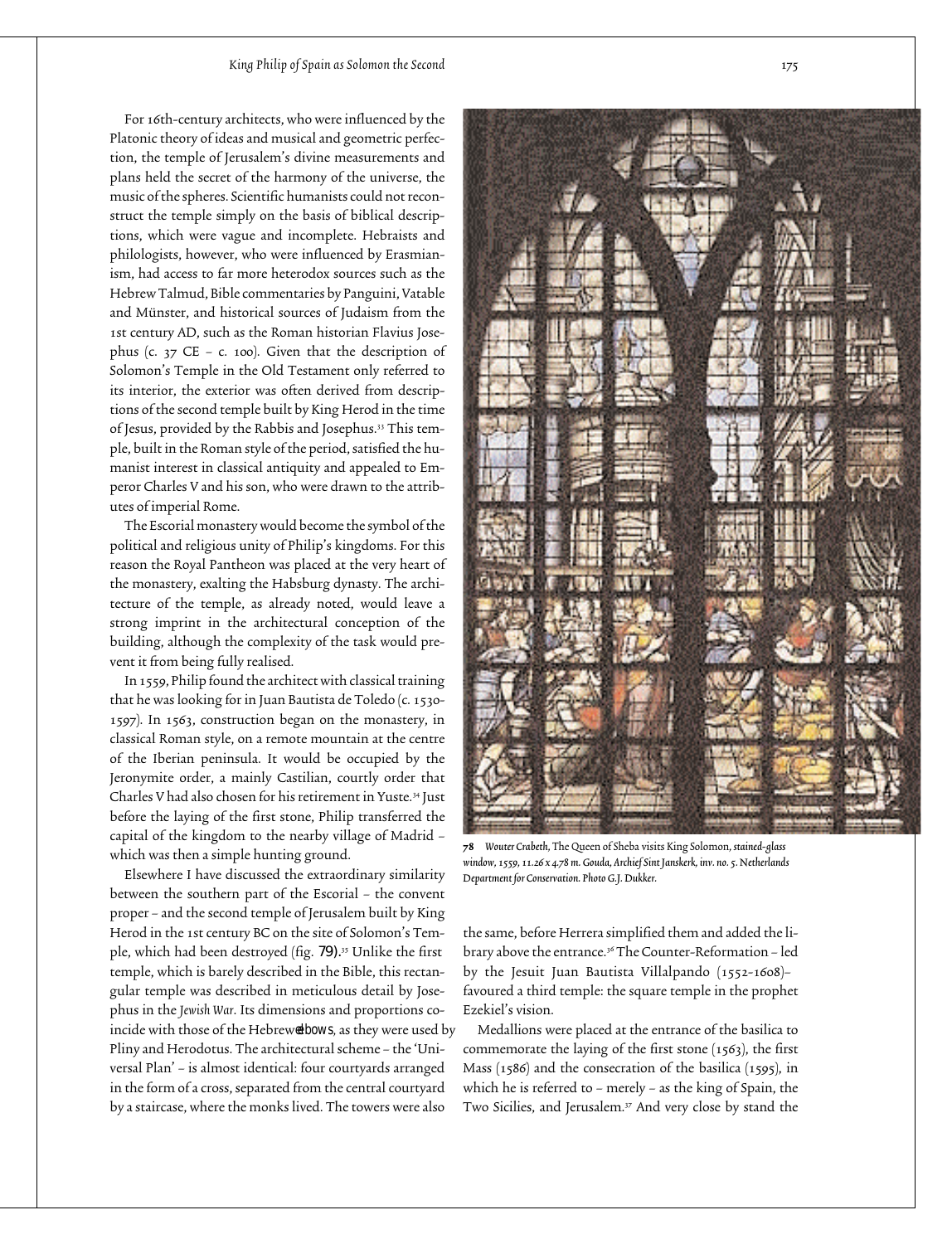

79 Morphogenesis of El Escorial according to Fernando Chueca Goitia compared with the temple of Jerusalem.

statues of the kings of Judah, unquestionably the main evidence of Solomonism preserved in the building, which are prominently situated at the main entrance to the church. The inscriptions on the pedestals, written by Fray Santos in 1660, are quite significant. The inscription on David reads: 'Operis exemplar a Domino recepit' (I Chron. 28).38 And on Solomon: 'Templum Dño [Domino] aedificatum didicavit' (I Kings 6).39 According to Fray José de Sigüenza (1544- 1606), the idea of the kings came from Benito Arias Montano (1527-1598), although the sketch of the text for the pedestals has been lost. He himself had prepared some biblical phrases, at Philip's request, but after the king's death this commission came to nothing. They are wrongly called the kings of Judah, in that they only came to be known as such after the split caused by Rehoboam, Solomon's son, who divided his father's kingdom into Israel in the north and Judah in the south. By a curious coincidence, Philip's successors, like Solomon's, would lose their northern kingdoms.

The positions of David and his son Solomon correspond to those of his Charles V and his son Philip II in the funeral monuments on either side of the altar in the presbytery, conveying a strong dynastic symbolism (figs. 65 and 66). The emperor and the king with their families are portrayed in an attitude of prayer, adoring the Eucharist displayed in the sacristy. Adoring should be understood in this context as meaning, in accordance with the etymology of the Latin word ad-orare, to put one's hands before one's mouth, in the sense of a supplication. The statues of the deceased at prayer should be interpreted as the deceased 'in effigy' participating in the Mass celebrated at the altar, and that they benefit, like the living, from the blessings of the sacrament. The deceased achieve redemption and grace through the sacrifice of Christ's death, and their images kneel before his Eucharistic Body. The Jeronymites were an eminent, contemplative order and, therefore very suitable for carrying out the liturgical precepts of Trent. The precepts obliged

them to pray in chorus at least eight hours a day, even on feast days. Besides regular Mass, three other Masses were sung daily in the Escorial, in addition to the perpetual adoration of the sacrament in the altar.<sup>40</sup>

The hierarchy has been carefully studied: Emperor Charles V is represented next to his wife, Empress Isabella of Portugal; behind them are his daughter, Empress Maria of Austria, and Charles V's sisters, Queen Eleonore of France and Queen Mary of Hungary on the side of the Gospels, which in the past could only be read by the priest. Opposite them, on the side of the Epistles, which may be read by any layman, Philip II is represented with his fourth wife, Queen Anna of Austria, mother of Philip III; behind them, his third wife, Queen Elizabeth of Valois, his first wife Princess Maria of Portugal and his son, the prince Don Carlos; Mary Tudor, his second wife, was buried at Westminster Abbey as befitted a Queen of England. The royal coat of arms above the statues is very prominent, as in the façade.

The presence of Solomon's successors, who were responsible for preserving the temple, is reflected in the four empty niches flanking the praying statues, which Philip intended to be filled by his successors, although this was never done. Furthermore, the king commissioned two paintings on Solomon's other virtues besides that of having been the builder of the first House of God: in Philip's chamber, the virtue of justice is represented in The Judgment of Solomon by the Dutch painter Pieter Aertsen (1508-1575) in 1562, the year when the foundations for the Escorial started, and in the library, King Solomon displays his Wisdom to the Queen of Sheba (1586) in the painting by the Italian artist Pellegrino Tibaldi (1527-1596). Justice and wisdom are two qualities that were also often attributed to Philip II, besides prudence.

As in Gouda, there is nothing gratuitous about the artistic motifs and texts in the Escorial. The allusion to the Church in the medallion celebrating the first Mass (1586) and the statues in perpetual adoration in the sacristy have the same Counter-Reformation connotations as in The Last Supper in Gouda. The Eucharist is depicted at the end of the major axis of representation, which starts at the main entrance, below the library, leading through the entrance to the church – with the kings of Judah and the commemorative medallions – to the flat vault under the choir, the cupola, the altar above the pantheon, and the tabernacle, with the Eucharist and sacristy at its centre, as seen in the famous series of engravings by Pieter Perret (1555-1639) and Juan de Herrera (c. 1530-1597). Herrera, the architect of the building, emphasises this idea by drawing the Sacred Form – the host with the body of Christ – rising above the chalice, inside the transparent tabernacle (drawing IX). This was also noted by Fray Sigüenza, the third librarian of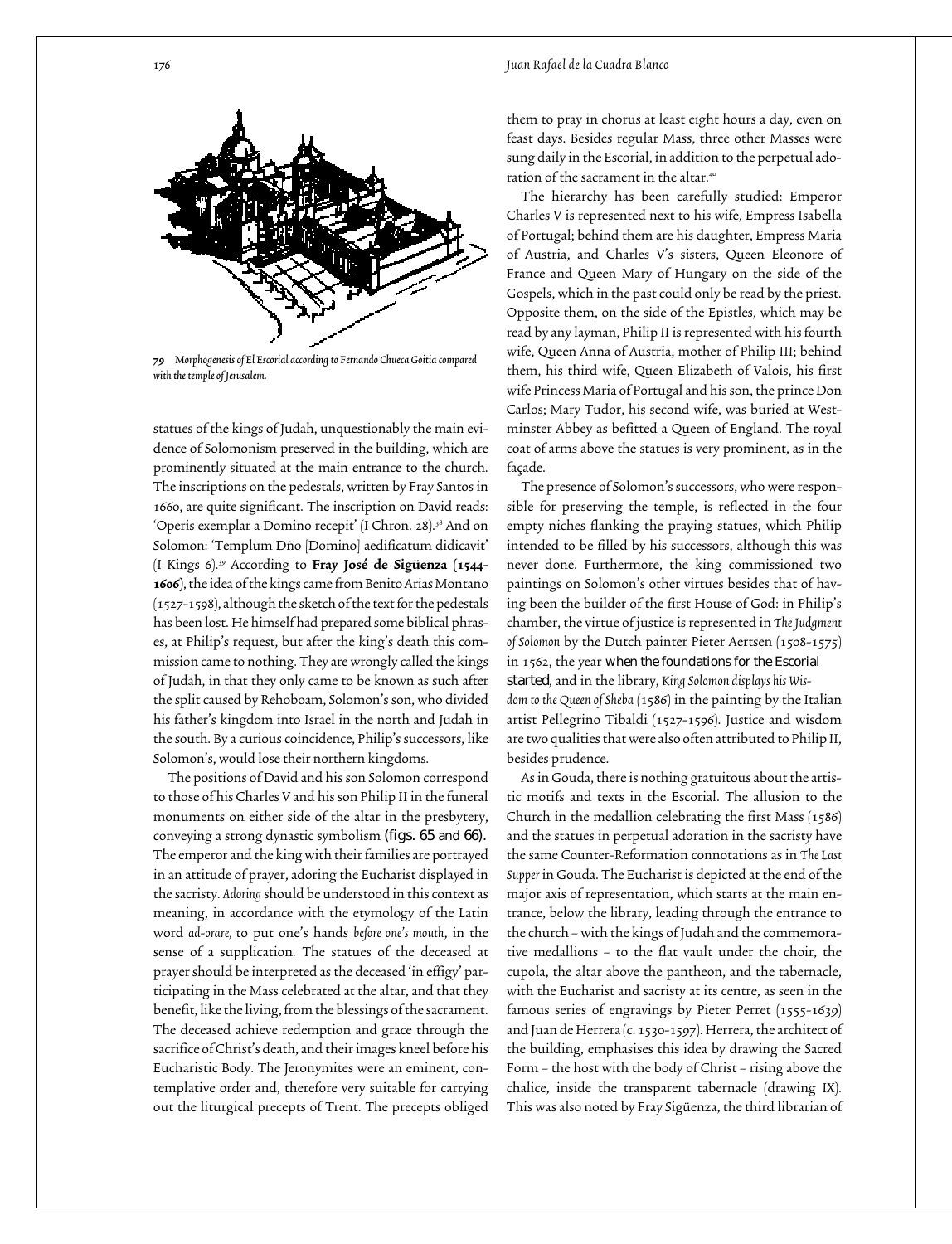



the monastery: 'the principal and first [devotion] ... was rightly the Holy Sacrament, that most devout heritage of the House of Austria'.41 The tabernacle of the altar was the 'purpose and centre of the whole building, the church and the high altar'.42 The other medallion – in which Philip II, beneath the statue of Solomon, is declared king of Jerusalem – commemorates the date of the consecration of the temple (1595), and corresponds to The Dedication of the Temple of King Solomon depicted in the King's Window of Sint Janskerk in Gouda. Once again, we can find echoes of the Escorial in the old motifs of Gouda. According to Fray Sigüenza, who dedicates two entire discourses to the consecration of the Escorial basilica: 'For this reason the pontiffs have determined since the beginning of the Church (this is not a new tradition, as its enemies believe, but one followed by the apostles themselves, who embraced Jesus Christ), that churches should be consecrated ... the same Lord wished to authorise, with his presence, the feast of the dedication of the temple built by Judas Maccabeus'.43

#### 7 The Escorial and Solomon's Temple

Chroniclers of the Escorial were still drawing comparisons between the two kings a hundred years after Philip II's death.44 Nevertheless, some authors criticised the Solomonism of the Escorial, probably on account of its Jewish associations. Indeed, five years after his numerous references to Solomonism in the Historia of the monastery (1600), Fray Sigüenza published a Descripción of the Escorial devoting an entire chapter (chapter 22) to the differences between the Escorial and Solomon's Temple, with special reference to the budget: 'A comparison and discussion of this temple and house with other famous buildings, especially Solomon's Temple'.45 The subject was indeed at the heart of a growing polemic, as criticism began to emerge about the



80 1. The sanctuary of the second temple of Jerusalem. According to the description by Flavius Josephus the court of the priests was inside and the four service courts were in the lower part (atrium culinarii).

2. Fernando Chueca's hypothesis (modified): the architecture of the Hebrew sanctuary did not serve as a model for the basilica; rather, the Italian architect Francisco Paccioto copied its architectural design from the Vatican. To allow sunlight to enter the monastery court, the church was placed to the north, leaving a small temple with the four Evangelists as a 'scar' in the middle. Nevertheless, the form of the sanctuary was ideal for the king's private chamber. As in the monastery of San Jerónimo de Yuste, the chamber adjoins a presbytery, so that the king could follow the Mass from his bed.

3. Juan de Herrera and Pieter Perret, First design of El Escorial, 1583, publ. 1587, 48.4 x 61.4 cm, copper-engraving, Madrid, Biblioteca Nacional, inv. no. 28841. A palace was added to the scheme to regain symmetry, with a court and a college for future generations of monks following the same scheme as the courts of the monastery.

spiralling costs that King Philip was imposing on his subjects. The Escorial must have seemed an unnecessary extravagance during the unstable period at the end of the century.46

The treatises on the temple of Jerusalem produced during the reign of Philip II should also be considered in this context; for example, that by Benito Arias Montano<sup>47</sup> and his rival Juan Bautista Villalpando,<sup>48</sup> even though they were written after the conception of the monastery. Arias Montano, a confidant of the king, was responsible for the royal library that was built inside the monastery. Villalpando was a student of Juan de Herrera, and through the latter managed to obtain Philip II's support to print his work.

According to Fray Sigüenza,<sup>49</sup> the king had some knowledge of Hebrew, which seems to clash with his supposed anti-Semitism. Yet such knowledge was by no means rare in a period devoted to biblical studies, although this would be some years later. As mentioned earlier, Philip II was always referred to as king of Jerusalem, even though this was only a symbolic title. The importance that the Burgundians attached to the spirit of the Crusades and to Jerusalem as the cradle of Christendom must have carried more weight than any possible heterodoxies, which neither he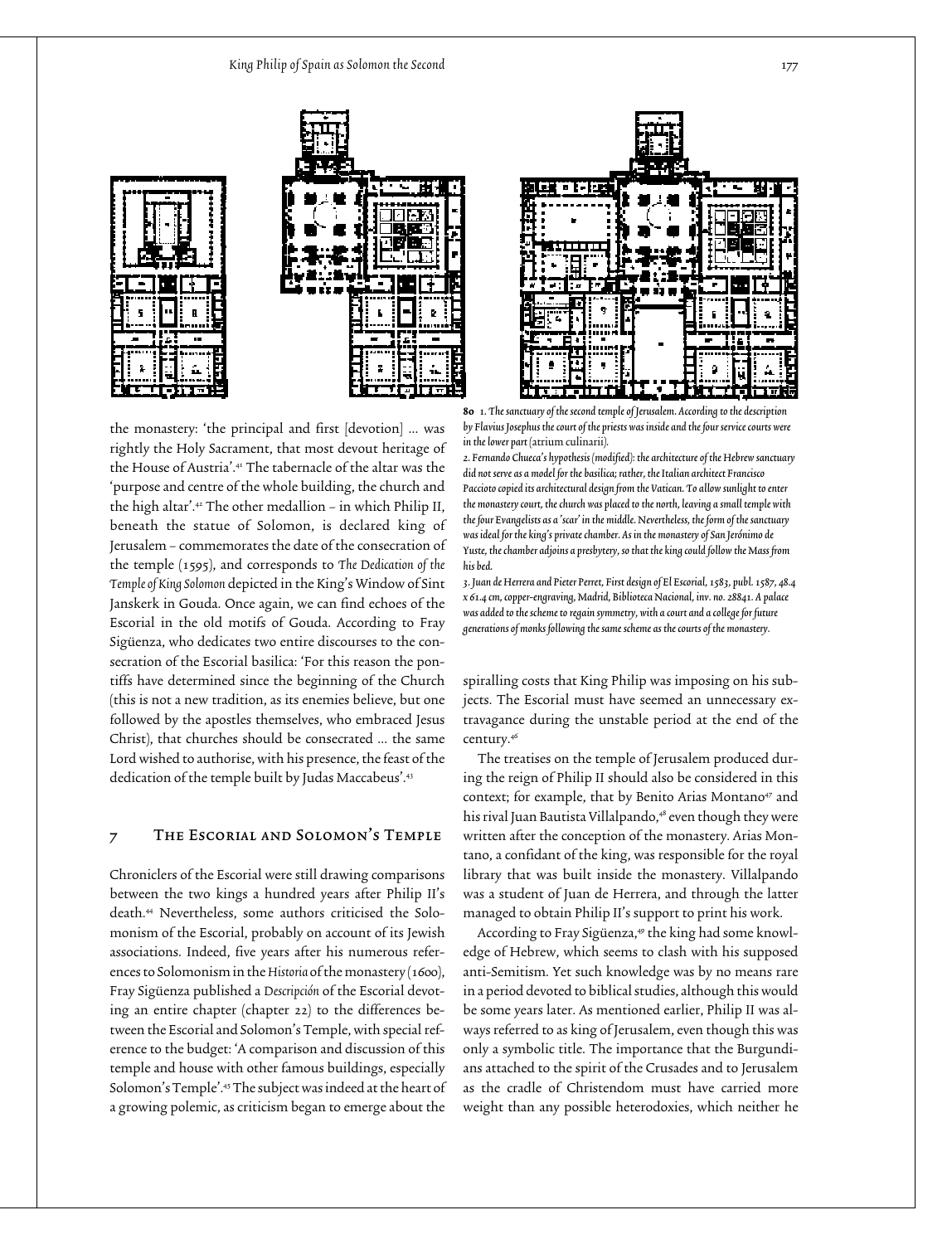nor the Inquisition could permit.

From this perspective, we can understand some of Philip II's actions with regard to Judaism, such as his role as godfather in the baptism of a rabbi in 1589, performed with great pomp in the basilica of the Escorial, with the Infanta as the godmother: 'In this year [1589], a great Jew and Rabbi and learned in his faith, a most important man who had considerable wealth, converted to our Catholic faith; and the Catholic king and the Serene Infanta were his godparents. He was baptised in the church of the Escorial. A great congregation attended that day'.50 As we see, Philip II was not exactly anti-Jewish, but rather – like Solomon – he opposed religious diversity in his kingdoms. The king was not yet 22 years old when he was a guest of honour in the Low Countries and exalted as a new Solomon; he was 32 when the first plans of the Escorial were drawn up; 49 when Fray Luis de León (1527-1591) was imprisoned by the Inquisition, accused of being a Judaist; and 57 when the last stone was laid in the monastery, only 14 years before his death at the age of 71. Age and experience with the Inquisition would teach the Spanish 'Solomon the Second' to be prudent with Jewish sources (fig. 80).

#### **NOTES**

- 1 'Por lo mucho quexcedio en la deuocion el catholico Rey Philippo Segundo a aquel emperado, ha querido el bienauenturado sancto manifestar al mundo quan acepto tenia Dios este serucio de la fundacion de tan sumptuso templo. En la vieja ley agradecio Dios por el propheta Nathan, el buen intento de su leal Rey Dauid de quererle edificar templo en Hierusalem le prometio que le recibiria de manos de su hijo y sucesor Salomon, a quien adornaria para ello con paz y sabiduria singular, y le añadio riquezas sobre todos los Reyes de Israel [...]. El que quisiere creer y saber con mas certidumbre lo que es, vealo que hallara edificado otro templo de Salomon, que con todo ello pareciese hariense allegado, puesto, y edificado en tan pocos dias, y tan sin ruido de martillos, y sin sentir, que no parece obra hecha por solas manos humanas en este sancto templo, que con tanta aficcion y deuocion, mostrara y empleara en el sus riquezas, el Catholico Rey don Philipo, ofreciendolo como otro Salomon.'
- 'Mi pesar de estar ausente supera a cuanto Vuestra Majestad pueda suponer.' See M. Fernández Álvarez, Felipe II y su tiempo, Madrid 1998, pp. 765-767. On the battle of St Quentin, see also G. Parker's Prologue, pp. 14-16.
- According to tradition, St Lawrence (c. Huesca 230 Rome 258) was martyred on a gridiron on 10 August. We owe the legend of the gridiron to St Ambrose and the poet Prudentius, who, in the 4th century, distorted the facts to colourful effect. The saint, one of the seven Roman deacons, was in fact decapitated. We should recognise, however, the enormous aesthetic potential of the legend of St Lawrence, which was hardly disputed at the time, for it would have great consequences for the history of art, appearing – always with the gridiron – in the works of e.g. Fra Angelico, Tibaldi, Cincinatto, Titian, Zurbarán, Ribera and Bernini. See D. Attwater, The Penguin Dictionary of Saints, Harmondsworth 1973, p. 214; and J. Hernández Ferrero, 'Consideraciones sobre los orígenes históricos de El Monasterio de El Escorial', in Real Monasterio-Palacio de El Escorial. Estudios inéditos, Madrid 1987, p. 15.
- 4 Österreichische Nationalbibliothek, Vienna: cod. Vindod. no. 2591.
- 5 Real Biblioteca del Monasterio de El Escorial, case 13.
- 6 F. Checa Cremades, Carlos V. La imagen del poder en el renacimiento, Madrid 1999, pp. 53f, 59f, 78f and 92.
- R. Tyler, Calendar of Letters, Despatches and State Papers, relating to the negotiations between England and Spain, preserved in the archives at Simancas, [Vienna, Brussels]

and elsewhere, London 1916, vol. 9, p. 225: Archivo General de Simancas Estado, leg. 98, fol. 274: 'Memorial que embio Francisco Duarte de lo que le dixo Nicolas Nicolai', Seville, 9th September 1553. Quoted by J. L. Gonzalo Sánchez-Molero, 'La biblioteca postrimera de Carlos V en España: las lecturas del emperador', in Hispania. Revista Española de Historia 206, Madrid 2000, p. 931. According to J.L. Gonzalo, this may be the Elucidatio in omnes Psalmos iuxta veritatem Vulgatae & Ecclesiae usitatae aeditionis Latinae, quae & ipsa integra illibataque exadverso opponitur ..., Antwerp 1531, by the Belgian Franciscus Titelmannus de Hasselt.

- 8 J.C. Calvete de Estrella, El felicisímo viáje d'el muy alto y muy poderoso Principe Don Phelippe, hijo d'el Emperador Don Carlos Quinto Maximo, desde España a sus tierras de la baxa Alemaña: con la descripcion de todos los Estados de Brabante y Flandes, Antwerp 1552, vol. 2, pp. 65 and 65v.
- Ibid., p. 100 f: 'En lo alto d'el arco se hazia una quadra, en que se representaua la historia de Salomon, como fue vngido por Rey de Isrrael por el Sacerdote Sadoc, y el Profeta Nathan con voluntad d'el Rey Dauid su padre, y abriendo las cortinas parecia el Rey David muy viejo y cano sentado en su real silla, y cabe el su hijo Salomon.'
- 10 Ibid., p. 117: 'quan firmes los Reynos de Dauid y Salomon por ser elegidos de Dios, como lo fue el Emperador don Carlos y el Principe don Phelippe su hijo.'
- 11 Ibid., p. 137: 'Salomon fue confirmado en el Reyno de Ierusalem con mucha alegria d'el pueblo: porque assi como el Emperador yguala en piedad a Dauid su padre, assi vos siendo su hijo seguis de vuestro grado en lo Bueno y Santo las pisadas de su hijo Salomon.'
- 12 Ibid., p. 153: 'Como el prudente Rey Dauid Propheta diuino antes de su muerte hizo Rey â Salomon: assi el Emperador [...] pone à su Hijo en su propio Imperio.'
- 13 Ibid., p. 283v: 'representauase en el primero por personajes biuos, como Salomon fue vngido por Rey de Israel, biuiendo el Rey Dauid su Padre.'
- 14 Ibid., p. 284.
- 15 Ibid., p. 288: 'Estaua contentissimo en tiempos passados el pueblo de Israel, de que el Rey Salomon couernasse los Reynos, que su Padre le auia encomendado, no menos nos deuemos alegrar agora nosotros con tan cierta esperança, de que vn tal principe ha de suceder al Emperador [...] Assi como en Israel con regozijo se alegrò, viendo a Salomon triunphando, al qual aun biuiendo el Padre le puso en su Real silla, por lo qual Israel con regozijo se alegrò y con alegria aprouò lo, que en esto auia ordenado Dauid.' fols. 14v and 15r
- 16 Archiv des Ordens vom Goldenen Vlies als Depot im Österreichischen Staatsarchiv, Abteilung Haus-, Hof- und Staatsarchiv, Codex 24: Jacques Le Boucq, Le tresad- / mirable tri- / umphe de la / noble Ordre- / de la Thoi- / son dor / Chelebree de La / florisantte Ville / danvers Ian 1555 / Par Treshault & / Tresillustre Prince / Philippes Daustrice / Roy despaigne dangle- / terre de france & / duc de bourgoigne, Valenciennes 1556, fols. 14v-15r: 'Benedictus dominus deus Israel / qui dedit hodie sedentem in solio meo / videntibus oculis meis'; 'Vivat Rex'; and 'Ut quondam David procerum plaudente senatu / arce sua natum regali in sede locavit / carolus augustus modo sic permisit habenas / filius ut regni plena ditione teneret / gaudet et ingenti nunc ergo antverpia plausa / Laetisonusq. tuba fecit aurea sidera clangor /' See E. Roobaert, 'De Triomfbogen opgericht te Antwerpen in 1556, ter gelegenheid van het 22ste Kapittel van de Orde van het Gulden Vlies', in Bulletin Musées Royaux des Beaux-Arts de Belgique / Bulletin Koninklijke Musea voor Schone Kunsten van België 3- 4, 1962, pp. 221-276, esp. pp. 245, 251, 261, 267, and figs. 15-17. Although this information was originally obtained from F. Checa Cremades, Felipe II, mecenas de las artes, Madrid 1992, pp. 20 and 469, it contains some errors, such as stating that the celebrations of the Chapter of the Golden Fleece took place in Brussels in 1555, when they actually took place in Antwerp in 1556. The Chamber of Rhetoric ('la confrarye de la goude') of Antwerp (not Gouda) was called 'de Goudbloem' (the golden flower). I am indebted to Wim de Groot for these references and corrections.
- 'dixo al Rey que en su primera salida auia hecho tan gran seruicio á Dios de conuertir y reducir este Reyno á la verdadera y cathólica religion: y que aunque el Emperador, como chriptianísimo príncipe, auía trabajado tanto en juntar materiales y querer edificar el templo, que nuestro señor no auia permitido sino que lo edificasse y acabasse su hijo: como acaesció á Dauid y Salomon; y assí se a visto, pues, en breues dias aurá acabado un edificio tan grande y no de materiales como el de Salomon, sino de ánimas que tan perdidas estauan por mal exemplo y dotrina.' The original text differs somewhat from that transcribed by the anonymous traveller but it is more explicit still: 'I can well compare him to David, who though he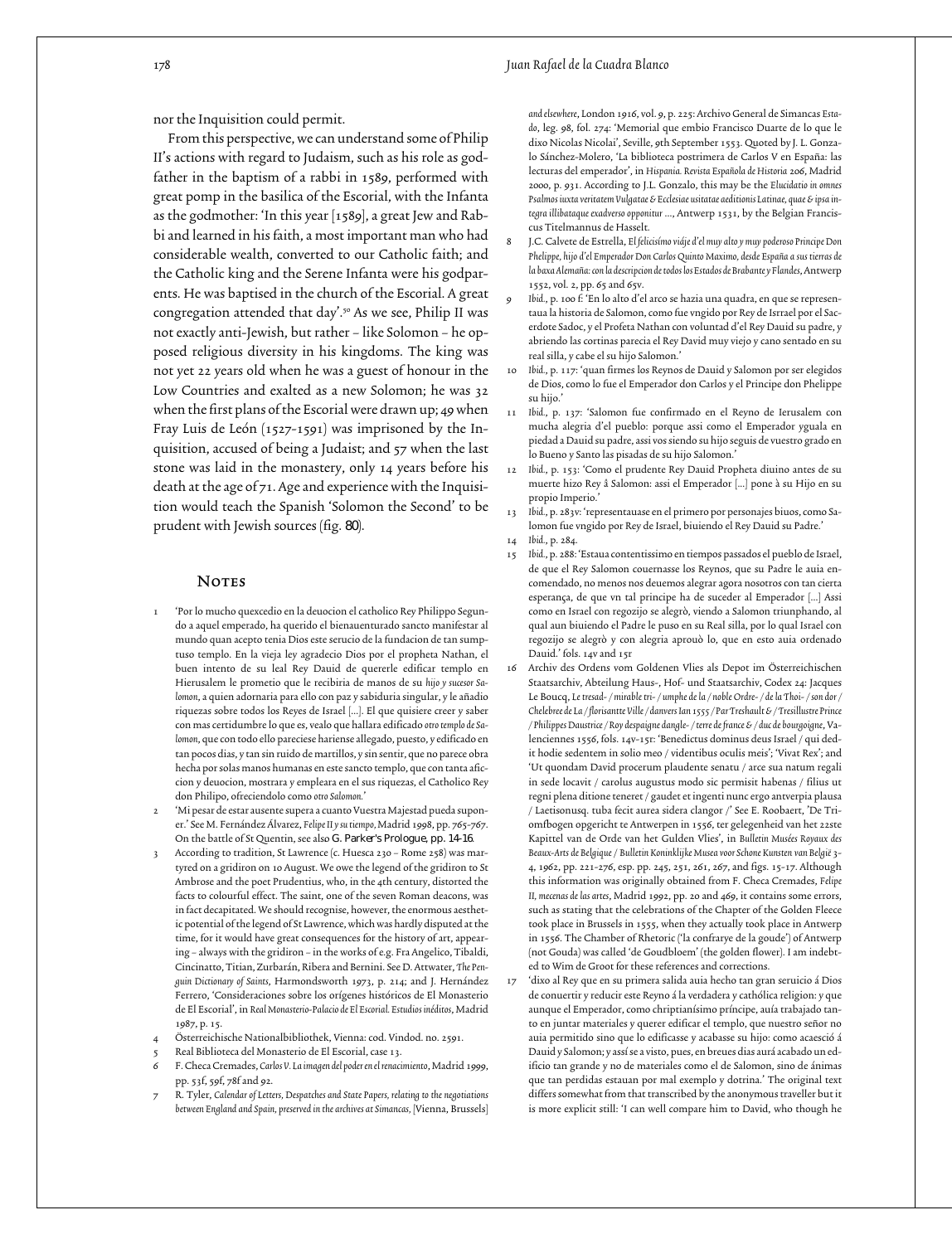were a Man elect of God, yet, for that he was contaminated with Blood and War, he could not build the Temple of Jerusalem, but left the finishing thereof to Solomon, which was Rex pacificus. So may it be thought, that the appeasing of Controversies of Religion in Christianity is not appointed to this Emperor, but rather to his Son, who shall perform the Building that his Father had begun. Which Church cannot be perfectly builded, unless universally in all Realms we adhere to one Head, and do acknowledge him to be the vicar of God, and to have power from above.' See The Parliamentary or Constitutional History of England, 2nd ed., vol. III, pp. 319-320, London 1762.

- 18 For the splendid, extensive study, see J. L. Gonzalo Sánchez-Molero: 'Los orígenes de la imagen salomónica de El Escorial', in Las actas del Simposium: Literatura e imagen en El Escorial, San Lorenzo de El Escorial 1996, pp. 739f.
- 19 L. Cabrera de Córdoba, Historia de Felipe II, Rey de España, book I, chap. V, Madrid 1601, Junta de Castilla y León (ed.), Salamanca 1998, p. 23: 'Felipe y María, por la gracia de Dios Rey y Reina de Inglaterra y Francia, Nápoles, Jerusalén, Hibernia(Irlanda), Príncipes de España yDuques de Milán en el año primero y segundo de su reinado.'; and A. de Herrera y Tordesillas, Historiageneral, book I. chap. II, Valladolid 1606, p. 5, adds: 'fue el principe proclamado Rey de Inglaterra, Napoles y Jerusalem, y Duque de Milan, titulos que su padre le dio por q. la Reyna no tuuiesse marido de menor grado.'
- 20 For the inclusion of the quartering for Jerusalem in the Gouda King's Window, see Andrea C. Gasten, pp. 222-223 in the present volume.
- We can find a precedent for this emulation of the biblical king in Philip's grandfather, King Manuel I of Portugal (1469-1521), father of Empress Isabella, the wife of Charles V, was also compared in this way: 'Numa mimesis da história de Israel: a transmissão do trono de D. João II para D. Manuel é comparada por Duarte Galvão ao episódio bíblico de Saul é David; a edificaçao do Mosteiro de Belém e mimetizado, por D. António Pinheiro, ao ciclo de David e de Salomão na construçao do Templo de Jerusalém; João de Barros compara D. Manuel a Salomão.' See J. Mucha Gato and N. Sapieha, 'Uma nova Belém fora da Palestina', in Jerónimos. Memória e lugar do Real Mosteiro, Lisbon 1997, p. 37.
- 22 Archivo de Palacio, Administración General, Madrid, leg. 6724, without folio (Brussels 1558). See J.L. Gonzalo Sánchez-Molero, Regia Bibliotheca. El libro en la Corte de Carlos V (1500-1558), Mérida 2004; and also the essay by Corrie Ridderikhoffand Lucy Schlüter, pp. 75-76, in the present volume.
- 23 El sacrosanto y ecuménico Concilio de Trento traducido al idioma castellano por don Ignacio Lopez de Ayala. Agregase el texto latino corregido según la edicion auténtica de Roma, published in 1564. 4th edition. Madrid 1798.
- 24 Fray Joan de la Cruz, Libro quarto de la Historia de la orden de nro. Padre Sanct. Hieronymo, Real Biblioteca del Monasterio de El Escorial, ms. cod. &-II-19, fol. 392v: 'el motiuo que tuuo para edificar aquel sumptuosso y Real monesterio fue que estando el Emperador Carlos V [...] dixo, que no holgara en gran manera que pudiera ser en Granada en compañia de tan sanctos y gloriossos abuelos, pero que auiendo considerado, que por Razon y orden de naturaleza no les podia ni deuia preceder, pues en cierta manera sería desacato, y que por otra parte si se dexa preceder por ellos haria notorio agrauio a su dignidad imperial.'
- 25 François Richardot (1507-1574), Burgundian instructor of the Augustinian Order, was tutor and confessor to Margaret of Austria, the regent of the Low Countries. His eloquence was displayed in the Oraciones Fúnebres of Eleonore of France (18 February 1558), Mary of Hungary (18 October 1558) and Mary Tudor (16 November 1558), and later those of Elizabeth of Valois and the Infante Don Carlos. He also acted as a mediator during the conflicts in the Low Countries. In 1562, he founded the University of Douai, with Philip II's patronage and inspired by Trent. See Mm Firmin Didot Frères, Nouvelle biographie générale depuis les temps les plus reculés jusqu'a nos jours, vol. 41, París 1866, p. 190.
- The sermon in question, which Philip II prefaced with an apology for his poor French, said: 'Mais, vne chose diray -je toutesfois, que, comme Dauid, se sentant brisé de tant de peines par luy supportées, declara successeur en son Roiaume Salomon son fils, suiuant la confidence qu'il eut de son haut sçauoir, & sagesse [...] Et que, se desmettant de ses estats, il reuestit de ceste roiale pourpre, personnage, à qui elle fiet, & conuient tresbien. Ce qu'il feit aussi en espoir, Sire, que, comme Salomon aprés le trespas du pere, edifia & dedia ce beau temple en Hierusalem: ainsi, que Vostre Majesté Roiale, après luy, emploieroit ses biens, & ses forces, pour estançonner les ruines du vrai temple de Dieu, qu'est l'Église. Laquelle, à vray dire, a grand besoin de puissans estançons, pour le temps où nous sommes'. Royal Library of Belgium: Le sermon fvnèbre, fait devant le roy, par mes-

sire François Richardot, Euesque de Niclope, & Suffragant d'Arras: Aus Obseques & Funerailles du Tresgrand, & Tresuictorieus Emprereur Charles Cinquiéme ... , l'imprimerie de Christophle Platin, Antwerp 1558, ref. VH.26.211 C (RP), p. 17. This important and illuminating passage was discovered by Begoña Cepeda and Luis Carazo Jiménez.

- According to Procopio, Justinian, on seeing the Hagia Sophia completed, exclaimed: 'Solomon, I have surpassed you'. As for Abbot Suger, at the beginning of his De consecratione ecclesiae Saint-Dennis, II.218; in Oeuvres complètes, Paris 1867, he describes his vision, in which God himself drew the model for the temple: 'Conferebam de minimis ad maxima, non plus Salomonianas opes templo quam nostras huic operi sufficiere posse, nissi idem ejusdem operi auctor ministratoribus copiose praepararet. Identitas auctoris et operis sufficientiam facit operantis'. See O. von Simson, The Gothic Cathedral: origins of Gothic Architecture and the Medieval Concept of Order, London 1956; La Catedral Gótica(Spanish ed.), Madrid 1980.
- The inscriptions in Perugino's frescoes on the triumphal arches of the Sistine Chapel in Rome, in the representation of Giving of the Keys to St Peter (Matt. 16), refer to Pope Sixtus IV as a new Solomon builder of the Vatican chapel, the fourth reconstruction of the Jerusalem Temple: 'inmensu[m] Salomo Templum tu hoc quarte sacristi'. In Nicolas V's political testament, he is connected with the knowledge, intelligence and doctrine of Hiram, the builder of Solomon's Temple: 'Si Hiram quoque Tyrensem famosissimi Templi Salomonis nam Architectum, sed singularem aeris magistrum, opificemque aerarium, de apientia, intelligentia ac doctrina, & de sculpendi arte, statuariaque sacris Libri apprime laudatum fuisse novimus: quanto nos majores Nicolao nostro laudes largiri praebereque praebereque impellimur'. In 1513, Julius II proclaimed himself heir to the Solomonism of his uncle Sixtus IV, the builder of the Sistine Chapel: 'El sabio Salomón, aunque no iluminado por la luz del cristianismo, no reparó en gastos para edificar al Señor Dios una casa digna de Él. También nuestros predecesores, y ante todo nuestro tío Sixto IV, que descansa en el Señor, se afanaron en tal intento'. See E. Battisti, 'Roma apocalíptica y Rey Salomón' in Rinascimento e Barocco, Turin 1960, Spanish ed. Renacimiento y Barroco, Madrid 1990, pp. 66 and 69.

29 Archivo General de Simancas Estado, book 71. See F. Checa Cremades et al. (ed.), Felipe II. Un monarca y su época. Un príncipe del Renacimiento, (Catalogue of the exhibition at the Museo del Prado in Madrid), Madrid 1998, p. 335; and Las Maravillas de Felipe II, Bilbao 1997, pp. 22-26. The Cédula de dineros (ledger) includes a payment made in Brussels (May 1550) to Héctor Vueyns for some tapestries depicting the Historia de Salomón and siete paños y una antepuerta de la historia de Salomón by Juan Díez de Madrigal.

- 30 'COLLE SIONA SOLI VENIENS NICAULO SABAEI, SPEM SUPER ET FAMAM GRANDIA MIROR AIT, ALTER ITEM SALOMON, PIA REGUM GEMMA PHILIPPUS, UT FORIS HIC SOPHIAE MIRA THEATRA DED-IT'. See R.P. Zijp et al. (ed.), 'Godsdienst en politiek bij Filips II', in De eeuw van de beeldenstorm. Ketters en papen onder Filips II. Het godsdienstig leven in de tweede helft van de 16de eeuw, (Catalogue of the exhibition at the Catharijneconvent Museum in Utrecht), Utrecht 1986, p. 15. On the painting by Lucas de Heere, see also fig. 77
- 31 Although it does not directly attack Philip II, the Latin text on the righthand corner of the engraving leaves no doubt as to its intention: 'Sed venit hora ut omnis qui interficit vos, arbitretur obsequn. Se prestare Deo.' (John 16, 2). It continues: 'In multudine populi Dignitas regis: et In paucitate plebis Ignominia principis.' (Prov. 14, 28). Then: 'Princeps qui lobenter audit verbamendacij omnes ministros habet Impios.' (Prov. 29, 12). And then: 'Venite sapienter opprimamus eum, ne forte multiplieetur.' (Exod. 1, 10). Finally, the lower line reads: 'Quando obstetricabitis hebreus et partus tempus aduenerit, si masculus fuerit, interficite illum si faemina referuate.' (Exod. 1, 16). See Defoer (1986), pp. 108-109, fig. 34.

I Chron. 22, 7-8: 'And David said to Solomon, My son, as for me, it was in my mind to build an house unto the name of the Lord my God; But the word of the Lord came to me, saying, Thou has shed blood abundantly, and hast made great wars; thou shalt not build an house unto my name.'

The Spanish edition of De bello Judaico (History of the Jewish Wars) by Flavius Josephus was printed by Martin Nucio or Nuyts in Antwerp in 1557, translated by Juan Martín Cordero, with a royal privilege and a dedication to Philip II on the cover. Its description of the temple includes the same shape and measurements as that built by Solomon six centuries earlier, but with classical Roman decorations. In this way, a link was established between Roman and biblical antiquity, adapted in order to justify the pagan architecture in the Renaissance. Among the first books that Philip